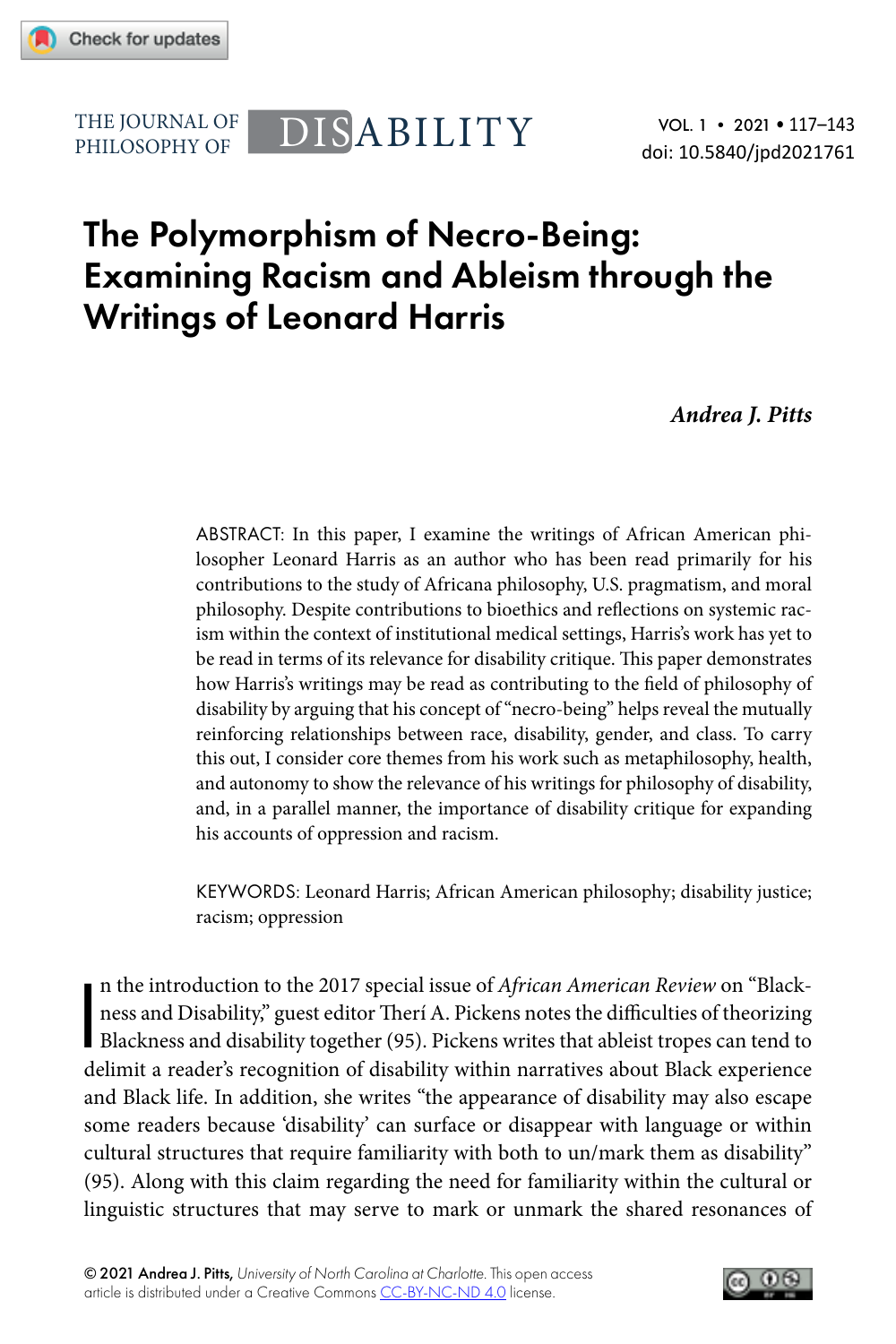Blackness and disability, Pickens also points to the complexity of the historiographic task ahead of theorists within Black disability studies. Namely, many such authors and activists that work and "sometimes liv[e] at this intersection labor toward one end, among others: to ensure that neither category insists on the other's erasure" (95). This labor against erasure likewise supports another point made by Pickens in a 2018 interview with Mark Anthony Neal about the significance of this special issue for *African American Review*, a special issue marking the journal's 50th anniversary. Pickens states in response to Neal's question about the need for addressing Blackness and disability together, "the silence around disability belies the actual presence of disability" within Black life and experience (2018). In this same vein, the groundbreaking work of Christopher M. Bell underscores the ways in which disability among African American communities is often "relegated to the margins," and Bell notes how historians and critical race theorists rarely refer to people like Harriet Tubman, Emmett Till, and James Byrd as disabled, despite the historical record of disabilities present within their archives (2011, 3).

Both Bell and Pickens also critique the whiteness of disability studies, and its ongoing scholarly proliferation that has continued to omit issues of race and ethnicity (Bell 2006; Pickens 2017). Bell's insights include a layer of analysis regarding the political stakes of disability critique. He writes that the ablest and white dimensions that structure a great deal of critical race theory and disability studies support a "body politic" that maintains the separation between Blackness and disability. The work of scholars and activists examining the relationships between race and disability, in Bell's words, "requires a willingness to deconstruct the systems that would keep those bodies in separate spheres . . . [and to uncover] the misrepresentations of black, disabled bodies and the missed opportunities to think about how those bodies transform(ed) systems and culture" (2011, 3–4). Following this insight, and Pickens's prescient reminder that "the silence around disability belies the actual presence of disability," this paper turns to the writings of Leonard Harris, the prolific African American philosopher and founder of "philosophy born of struggle," an approach that engages struggle as a frame for the historiographical and metaphilosophical stakes of the study of philosophy (Harris 2020). Harris's approach, put briefly, rejects the claim that philosophy begins with "souls seeking release from their earthly corporeal existence," as Lee McBride, compiler of Harris's work, remarks (McBride 2020, 1). Rather, philosophy born of struggle "begins in the full range of human experiences (including genocide, slavery, exploitation, misery, degradation, cognitive dissonance, cynicism, etc.)" (McBride 2020, 1). This starting point, as Harris's work demonstrates, shifts the terms of philosophical study and its relevance to lived experience and struggles from conditions of oppression. While significant in its own right, in this paper, I argue that Harris's writings on philosophy, oppression, and agency offer rich sources through which to theorize the relationship between dis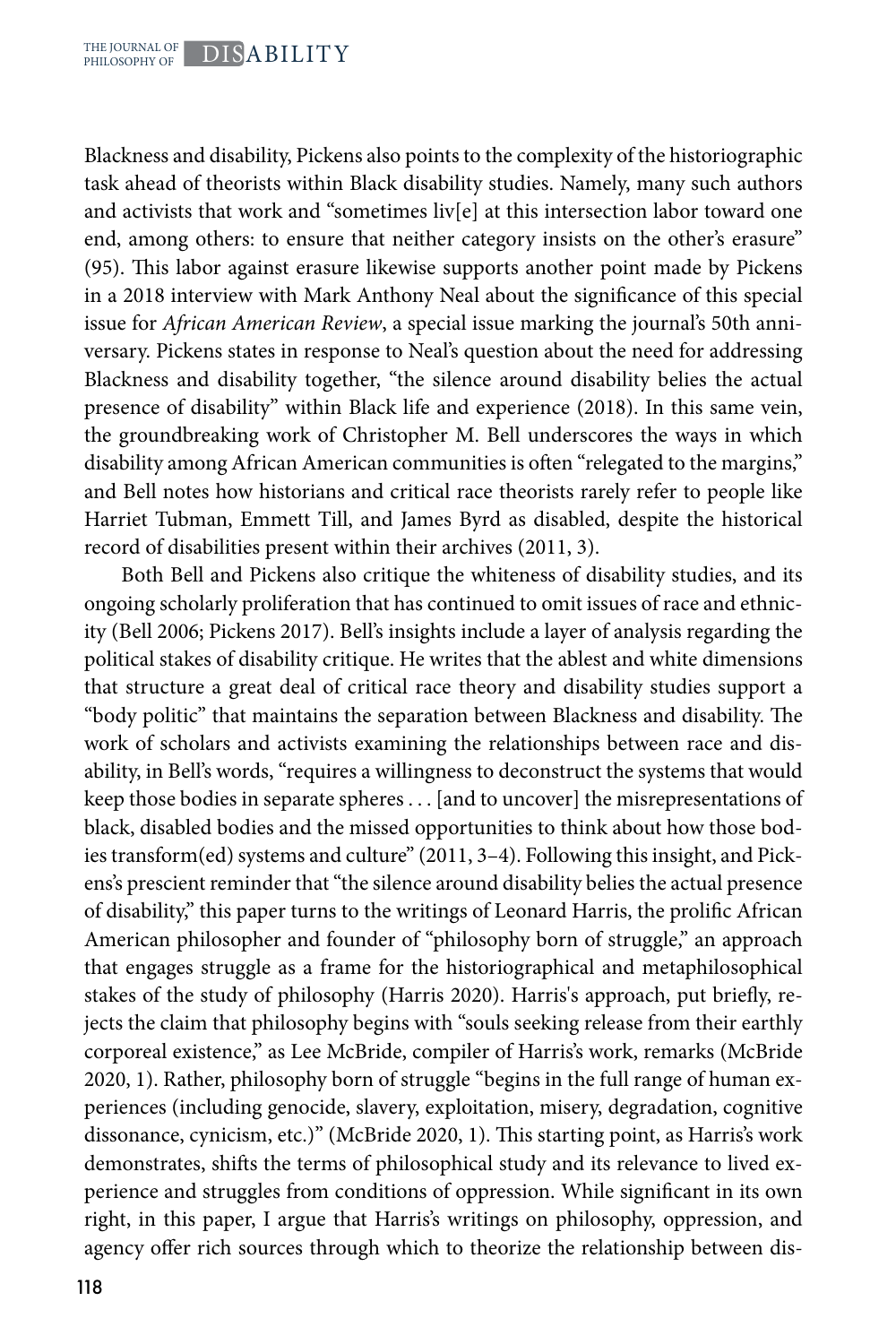ability and race. Moreover, when read through the terms of disability justice critique, I argue that Harris's work is likewise well positioned, as Bell suggests, "to deconstruct the systems that would keep those bodies in separate spheres'' (Bell 2011, 3–4).

To carry out this analysis, I approach his work on core concepts such as metaphilosophy, oppression, health, and autonomy to show the relevance of his writings for philosophy of disability, and the importance of disability critique for expanding his account of racism. I thus propose, through this reading, that not only does Harris's work potentially contribute to the field of philosophy of disability, but that his work also shifts the metaphilosophical terms of "philosophy'' itself, thereby suggesting an approach that resonates with contemporary disability justice scholarship and activism, and the politicized stakes for disrupting both ableist and white sites of investment and comfort within critical philosophy of race and disability studies. Accordingly, I turn specifically to Harris as an author who has been read primarily for his contributions to the study of African American philosophy, U.S. pragmatism, moral philosophy, and to the re-establishment and interpretation of the writings of Alain Locke. Throughout his career, Harris has also contributed to the field of bioethics, participating, for example, in groundbreaking works detailing poignant facets of African American bioethics (Flack and Pelligrino 1992; Dula and Goering 1994). In addition, he has authored a memoir detailing his relationship with his daughter during her experience with breast cancer and how she, he, and their family navigated the medical interventions she endured (Harris and Grant 2005). In that memoir, he also describes his own experiences with a congenital health condition and the medical interventions he endured as a child and their impact on his understanding of himself (Harris and Grant 2005, 5). However, despite these contributions to philosophy, his work has yet to be read in terms of its relevance for disability critique. In this vein, this paper seeks to demonstrate how Harris's writings, and, in particular his account of the "polymorphic" character of systemic oppression, may be read as contributing to contemporary philosophy of disability and disability justice activist discourses. I thereby read Harris's self-described "actuarial account" of oppression, or "necro-being," as adding several important metaphilosophical layers to the ongoing work of disability studies scholars and disability justice activists who are examining the relationships between race and disability within differing institutional, historical, and existential contexts. Such an actuarial account of oppression rejects claims of individualizing *logics* of differing oppressions, and opts to focus instead on the cumulative effects of differing forms of oppression, including specifically, their manifestations through deathly outcomes and the diminishment of life for those who are impacted by them. Furthermore, as I highlight through Harris's metaphilosophy below, Harris's framing of the ongoing struggle against such interrelated oppressions aptly characterizes, and thereby philosophically grounds, the work of contemporary disability justice activism today.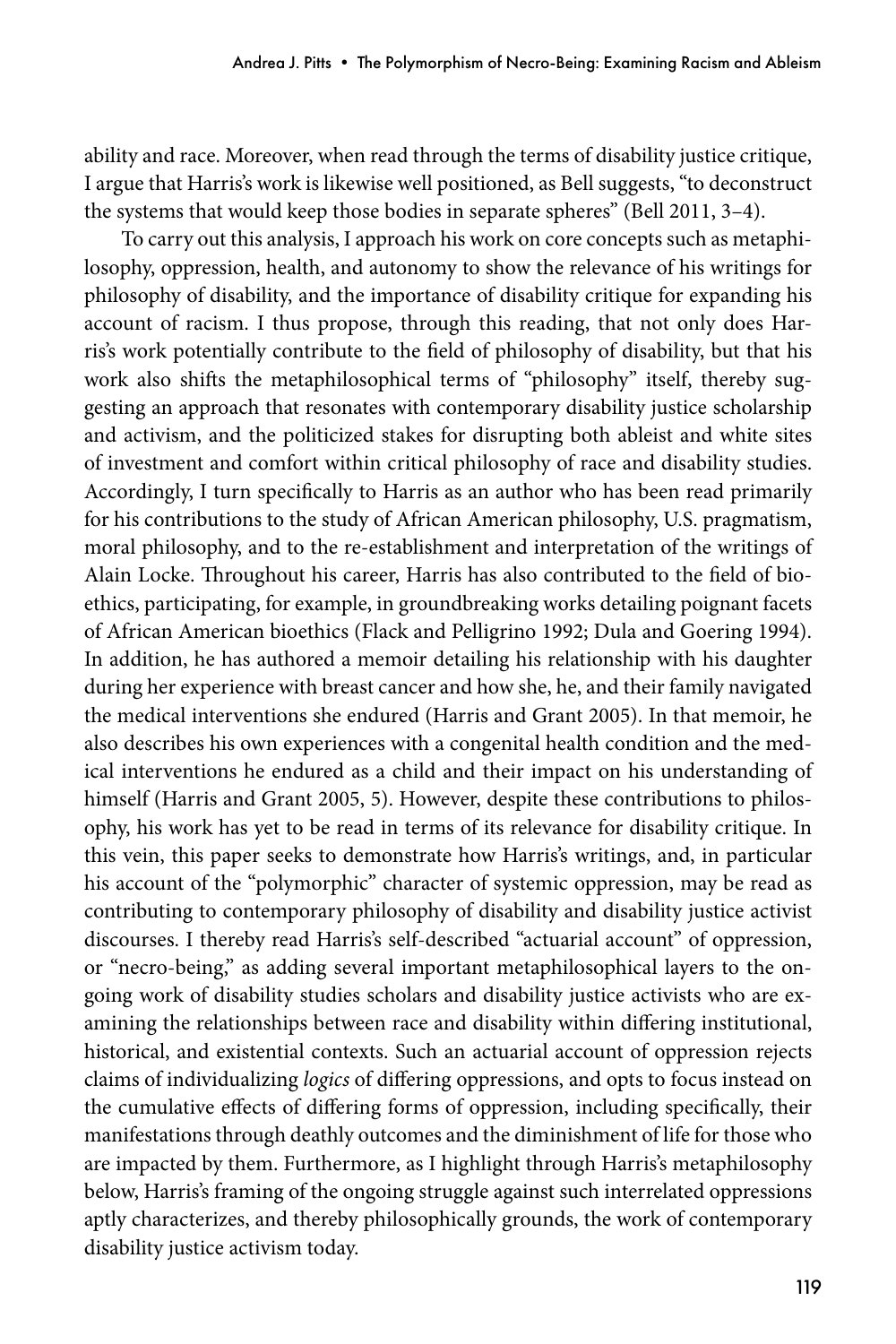## A Philosophy of Struggle

It is no small task to outline Harris's metaphilosophy. Scholars of his work such as Lee McBride and Jacoby A. Carter have dedicated a journal symposium (Mc-Bride 2013), a monograph (McBride 2021), portions of a scholarly reader (McBride 2020), an edited volume (Carter and Scriven, forthcoming), and numerous articles attempting to work out the normative contours, metaphysical commitments, and praxiological conditions of his metaphilosophy (among other facets of the author's work). Moreover, Harris is a groundbreaking essayist, editor, intellectual biographer, and educator, but he has not published a monograph solely dedicated to his metaphilosophy. Rather, we find his metaphilosophy developed throughout his writings and editorial labor, and modeled through his professional career. In light of these facets of his oeuvre, providing a full account of Harris's metaphilosophy would require more space than we have here, and accordingly, I choose several of his essays that outline notable facets of his metaphilosophy, and will leave a detailed study of this aspect of his work for another time. For our purposes here, it is important to frame Harris's metaphilosophy in relation to a metaphilosophical account offered within philosophy of disability to find their points of engagement and mutual support, or their potential divergences and constructive frictions. To do this, in the remainder of this section, I focus primarily on Harris's essays "What, then, is 'Philosophy Born of Struggle'?" (2020) and "Insurrectionist Ethics" (2002), as well as a metaphilosophical framing of philosophy of disability by Shelley Tremain (2018; 2017), a white disabled feminist philosopher who has profoundly shaped the field of philosophy of disability for over the last three decades. This analysis, and my focus on Tremain's work in this first section, is not meant to preclude other authors and activists from contributing to the metaphilosophical stakes of philosophy of disability, nor to discount the rich metaphilosophical elements of Harris's other writings. As I discuss below, a number of disability theorists and activists are relevantly connected to the core themes of Harris's oeuvre. Rather, my aim in this preliminary discussion of metaphilosophy is to focus carefully on a few select writings to make a strong case for Harris's "philosophy of struggle" as being committed to and working toward a philosophy of disability that embraces connections between disability, race, and gender within its analytic purview. Given Tremain's immense contributions to metaphilosophical questions regarding the philosophy of disability, I have chosen to focus briefly on her work. As I demonstrate below, however, Harris's metaphilosophical views align well with a great deal of contemporary scholarship on the relationship between race and disability, including contemporary disability justice activism. Accordingly, such a metaphilosophical emphasis in this first section aims to underscore the philosophical relevance of struggles against multiple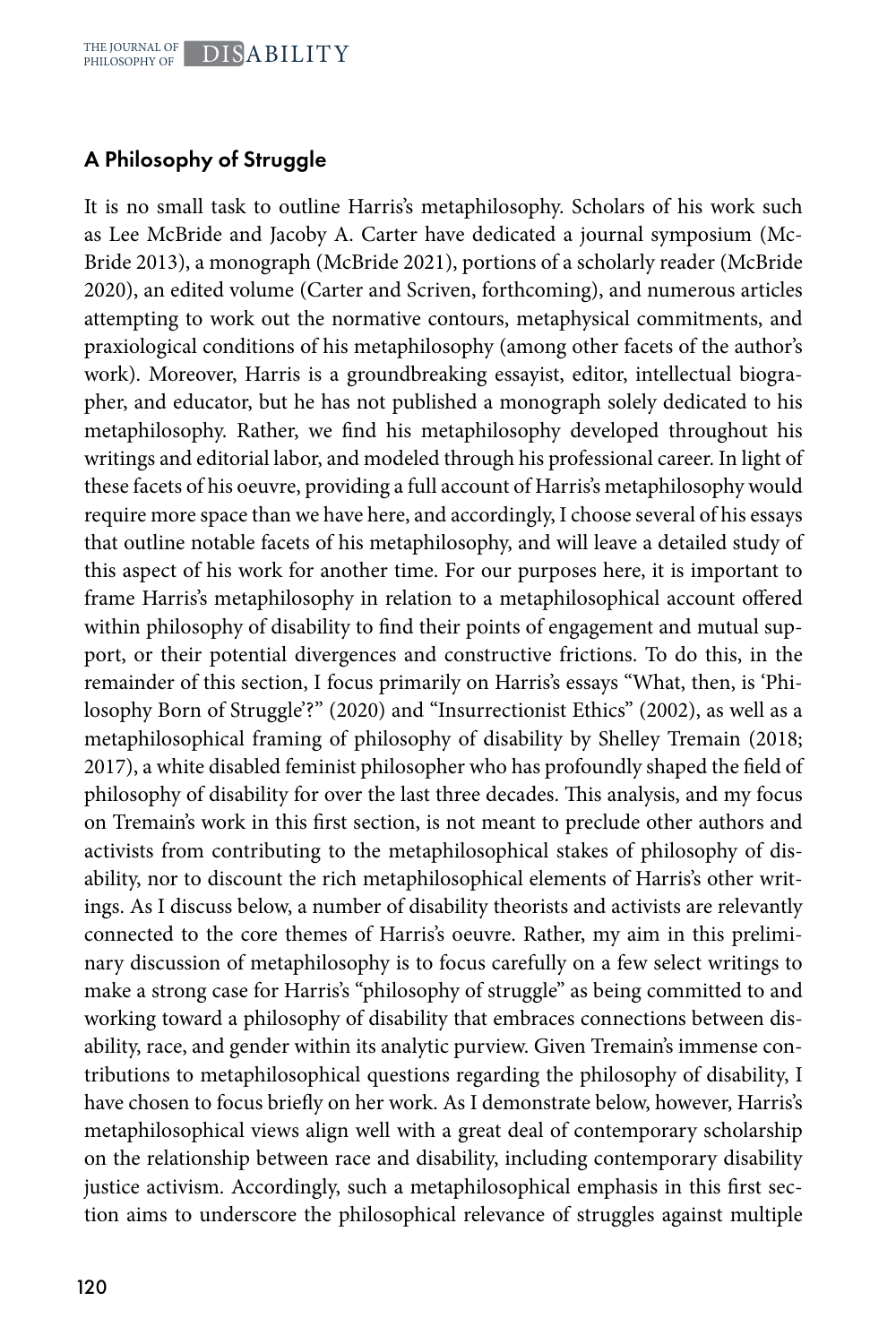oppressions, or as Harris describes it, against "necro-being," a concept that I explore directly in the third section of the paper.

Beginning with Tremain's work, we find that her framing of philosophy of disability (e.g., 2017; 2018) critiques the "queen of the sciences" view of philosophy (2018, 32). That is, she rejects the view that specific "core" subfields of philosophy such as "metaphysics, ethics, logic, epistemology, and philosophy of language" consist of "timeless, disinterested, and universal" questions and concerns that thereby provide the foundations for all other forms of discourse and inquiry (2018, 32). Within this approach to philosophy-as-foundational, she notes, other subfields like philosophy of disability, philosophy of race, and feminist philosophy are often considered "(mere) applications and contingent derivatives of these fundamental subfields" (2018, 32). Following Michel Foucault, Tremain has developed throughout her writings a strong case for the historical and cultural contingency of philosophy. Specifically, in *Foucault and Feminist Philosophy of Disability* (2017), she develops a sustained analysis of the "apparatus of disability" as a means to historicize terms such as "impairment," "function," and "normality"/"abnormality." Within this analytic focus, Tremain also offers sustained critiques of the institutions of professional philosophy in the United States and Canada, noting that the demographics of philosophy have largely shaped its values and limitations. Tremain points to the ableism and whiteness of both the content and the demographics of professional philosophy in the United States and Canada, and seeks to undermine those trajectories via a twofold strategy. Through one approach, she seeks to challenge the naturalization of impairment, and, through another approach, she aims to critique metaphysics, epistemology, and ethics—subfields that believe themselves to be unaffected by the historical and cultural force relations that constitute the apparatus of disability. Both spheres of analysis thus require a turn to genealogical precursors and "events" within the history of philosophy, feminist theory, Western medicine, and so on. Thus, it is important to demonstrate the concepts, tools, institutions, habits, and discourses that effectively denaturalize disability as a "mere" applied subfield in philosophy.

Tremain's work seeks to preserve a sharp focus on the institutional conditions of professional philosophy and those of disabled people who are impacted within and by this profession, yet, she likewise seeks to undermine any pregiven or naturalized origins for how these conditions came to be. It is here where we can note a preliminary connection with the metaphilosophical work of Harris. Notably, while Harris does share in Tremain's methodological framing through Foucault in a few essays (1997; 2018), his writings on philosophy born of struggle largely build from within Black diasporic and African traditions, including, as I detail in section III, the work of Alain Locke. Namely, in the early 1980s, Harris began to outline what he titled "Philosophy Born of Struggle" in the first anthology of its kind to collect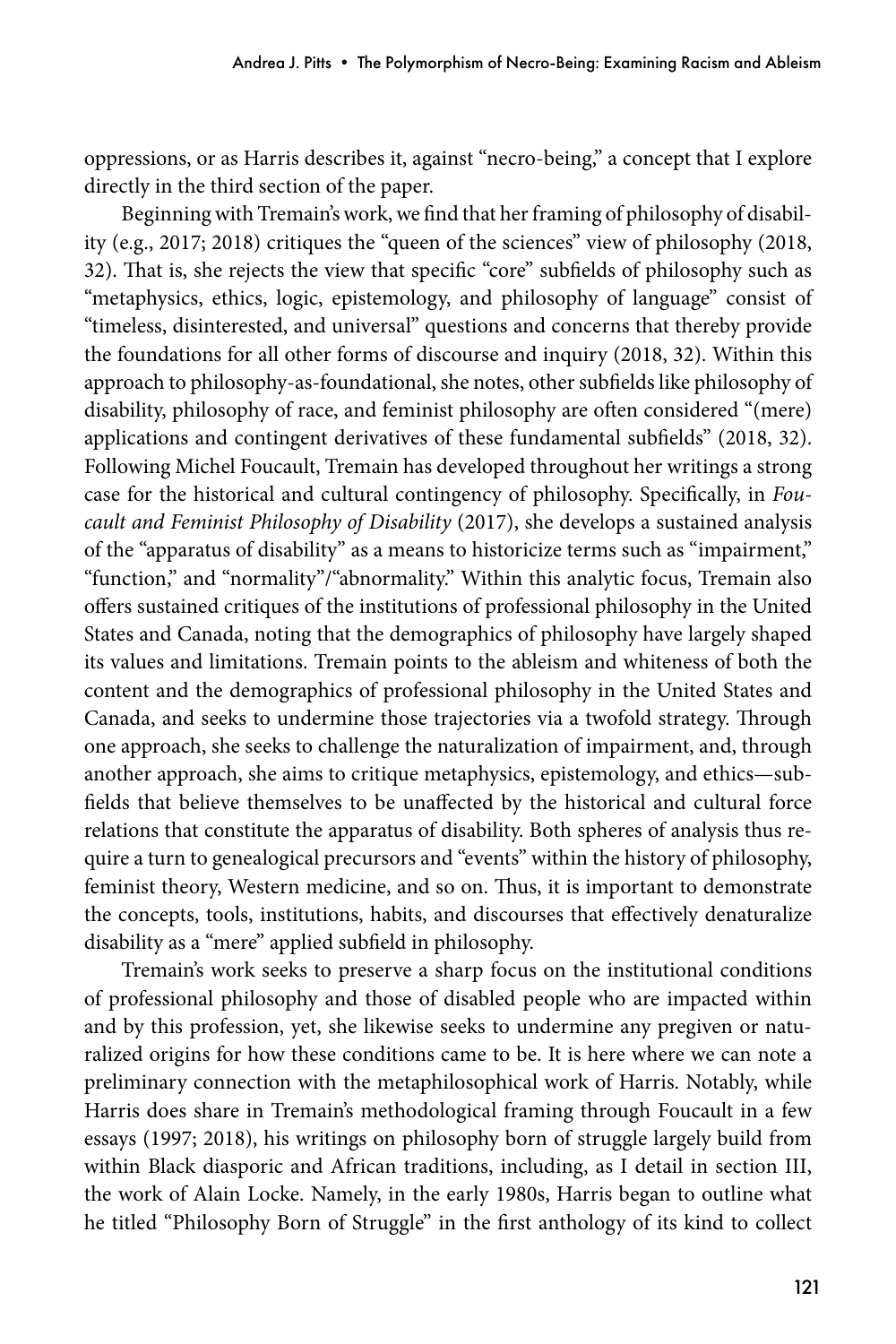and highlight the philosophical writings of African American writers. He begins the introduction to that groundbreaking 1983 collection with the following words:

Philosophic texts, if a product of social groups doggedly fighting to survive, are texts born of struggle. They must cut through the jungle of oppressive deeds to the accompanying labyrinth of words masking the nature of the deeds. Fraught with controversial intuitions that reflect the coming accepted beliefs of the New World, such texts challenge prevailing ways of viewing the world. (Harris 1983, xviii)

This initial offering of the anthology begins with the "dogged fight" of oppressed social groups for survival, rather than the view of philosophy as addressing timeless perennial questions. Harris continues with this point by stating "Philosophies are products endemically associated with some time, place, and social group" (1983, xxi). Alongside this contextualist view of philosophical discourse, Harris likewise critiques the totalizing tendencies of institutions of philosophy. He writes: "Independent of a particular African-American's philosophy, the preconditions for admission to American institutions of higher education as students or teachers were battles for opportunity fought by militants of various persuasions" (1983, xviii). He continues by noting the work of W.E.B. Du Bois an author who critiqued the "speculative character" of William James. Harris also lists the efforts by Broadus N. Butler to become an educator in philosophy in the 1950s, and the cancellation of Angela Davis's teaching contracts in philosophy by the University of California in the late 1960s due to her associations with the Communist Party. Harris states in response to these forms of struggle by African Americans within institutional philosophy, "If the content of American philosophy has not been sufficiently repugnant, the instructors and institutions have. The profession of philosophy, however, has hardly been the sole source of philosophic texts" (1983, xviii). Here, Harris directs his readers to both the exclusionary and derogatory institutional practices of professional philosophy for African Americans, and to the possibility for locating the metaphilosophical character of philosophy outside such institutions.

Pointing beyond the institution of philosophy, Harris's metaphilosophy finds its sources for philosophical questions within the social practices of human valuation and meaning-making. He writes in a 2020 piece dedicated to clarifying his account of philosophy born of struggle, "The very structure of philosophy should provide tools, poetry, imagery, evidential reasoning, and openness about its deep structural values and norms" (15). Rather than to contemplate abstractly on the constituent elements of philosophy (e.g. specific subfields such as metaphysics, epistemology, ethics, etc.), Harris suggests that the task of metaphilosophy is to "enter into philosophy, to tarry in it, to conduct ourselves in its manner, that is to 'philosophize'"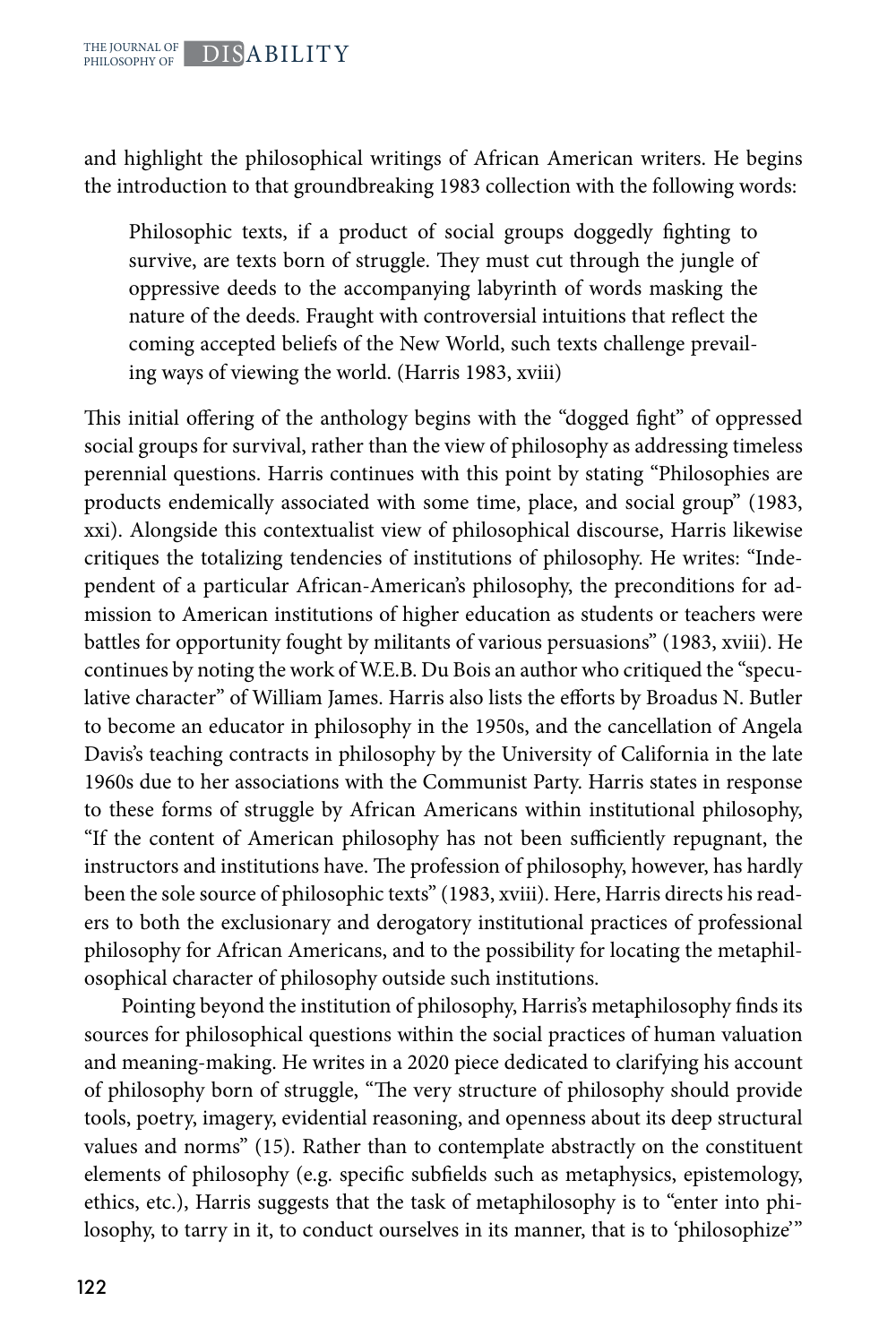(2020, 14). With this, rather than a descriptive task, metaphilosophy is engaging the praxis of doing philosophy, including the creative and inherently normative enterprise of valuation and meaning-making.

Pairing this view of the praxis of philosophy with claims that likewise echo Tremain's emphasis on the historical and relativistic character of philosophy, Harris states that "[p]rovincialism and difference are inescapable; a pluriverse" (2020, 14). In this, there are no pregiven values or necessary mechanisms for historical change. However, the creation of human relations, social conditions, and our potential futures together are within a social and praxiologial purview. He thus writes:

The universe is purposeless, and hooves are no better than feet, but undue misery is not just a consequence of evolution and maladaptation, Malthusian necessity, class conflicts, or limitations and benefits made possible by geographic conditions but also malevolent intentions and structures, desires, objectives, social group conflict, institutions, identities, communities, and misguided values. (2020, 20)

Accordingly, as Tremain does with a concept like impairment, Harris critiques naturalized, pregiven sets of meaning or value. A view that he develops explicitly through the writings of Alain Locke, when he quotes Locke's 1918 dissertation: "There is nothing in the universe that consists of virtues, principles, ideas, thoughts, feelings, and beliefs as material features that themselves reproduce themselves" (Harris 2020, 21; Locke 1918). As we explore further in section III, Locke's work itself was dedicated to clarifying an account of value—and cultural relativism, and to critiquing conceptions of the supposed superiority or inferiority of differing social and cultural groups (Carter 2012).

Alongside this framing of the metaphilosophical practice of understanding the creative, agential features of philosophizing, Harris likewise develops a sustained critique of how institutional philosophy in the United States has consistently failed to understand and theorize its own role in the maintenance and perpetuation of systemic racism. With this, he develops an avowedly normative stance in "Insurrectionist Ethics: Advocacy, Moral Psychology, and Pragmatism" (2002) that any philosophy that undercounts its own role in advocacy—"that is, representing, promoting, and defending morally just causes"—has systematically failed on metaphilosophical terms. More specifically, he writes:

A philosophy that offers moral intuitions, reasoning strategies, motivations, and examples of just moral actions but falls short of requiring that we have a moral duty to support or engage in slave insurrections is defective. (2020, 175)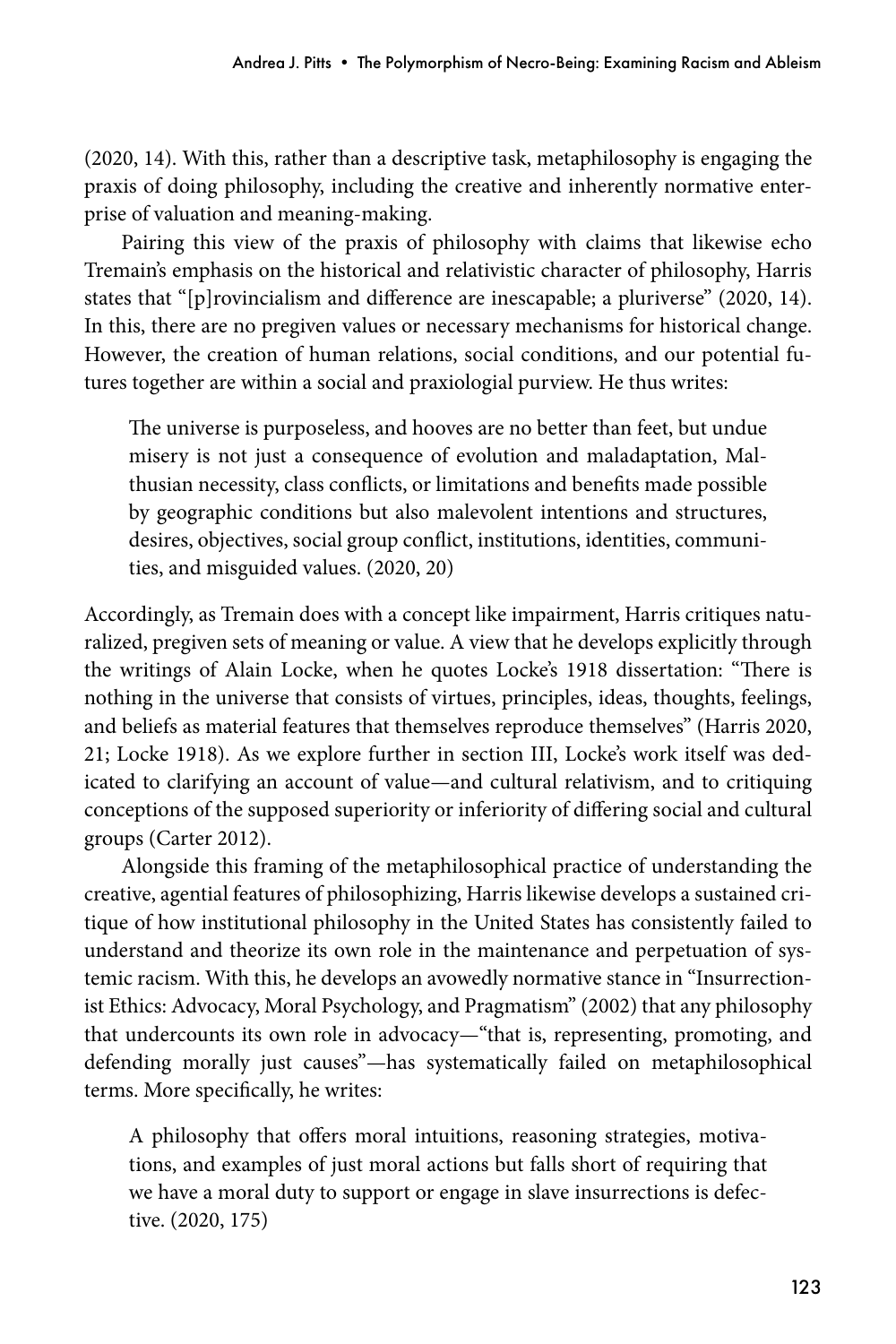Notably, the term "defective" within disability studies has been carefully critiqued and historicized by authors such as Tremain (2017), Eli Clare (2017) and Douglas C. Bayton (2016), and Harris's use here does suggest such functionalist language that operates within ableism, although elsewhere he explicitly questions functionalist arguments within historiography and theories of agency (1999; 2002; 2018; 2020 [1992]). In light of this possibility for reiterating ableism through this metaphilosophical observation, we can also glean that the "fault" or "defect" named in this account is based on the explicit rejection of one's own moral accountability within systems of racialization and racism. It is important to note that this is not the only instance in which the language chosen by Harris suggests ableist tropes, however, in the service of understanding how disability operates in his writings and following Pickens's prescient claim that "'disability' can surface or disappear with language or within cultural structures that require familiarity with both to un/mark them as disability," I propose here that we should continue to read his work in the spirit of disability critique to understand how disability is marked or not within his writings. Such an interpretive approach, as I demonstrate in the sections below, offer philosophical resources for theorizing race and disability together that I believe will be relevant for philosophers of disability.

With respect to an "insurrectionist ethics," Harris outlines the work of writers such as Davis Walker, Maria W. Stewart, Henry David Thoreau, and Lydia Child as exemplars of this form of philosophizing. That is, each of these authors, who Harris carefully chooses to prioritize over the often-canonical figures within Anglo-American philosophy such as William James and Charles S. Peirce, in Harris's words, "practiced insurrectionist morality" (2020, 176). They each fought, in differing ways, for an end to racial slavery and racial segregation (2020, 176). They also made the abolition of slavery a cornerstone of their philosophical theorizing and contributions to issues such as women's suffrage, democracy, freedom, and state authority. In this manner, Harris challenges moral and political philosophers to assume accountability for their choice to overlook the moral depravity of racial slavery, and the moral demand to end slavery and its afterlives.1 Harris's call to U.S. pragmatists in this paper is also an effort to rewrite the history of philosophy through an emphasis on the conditions of struggle of those who faced systemic oppression and dedicated their writings and actions to end such oppression. As such, this normative framing of pragmatism links Harris's readers to his metaphilosophy of "philosophy born of struggle," or as he also states, "philosophy as, and sourced by, strife, tenaciousness, [and] organisms striving" (2020, 20).

Accordingly, given these metaphilosophical demands, we can consider his work not simply in relation to philosophers of disability like Tremain, who through her framing of the apparatus of disability condemns the white supremacist and settler colonial aspirations of systemic ableism (2017, 68–71), but also within a broader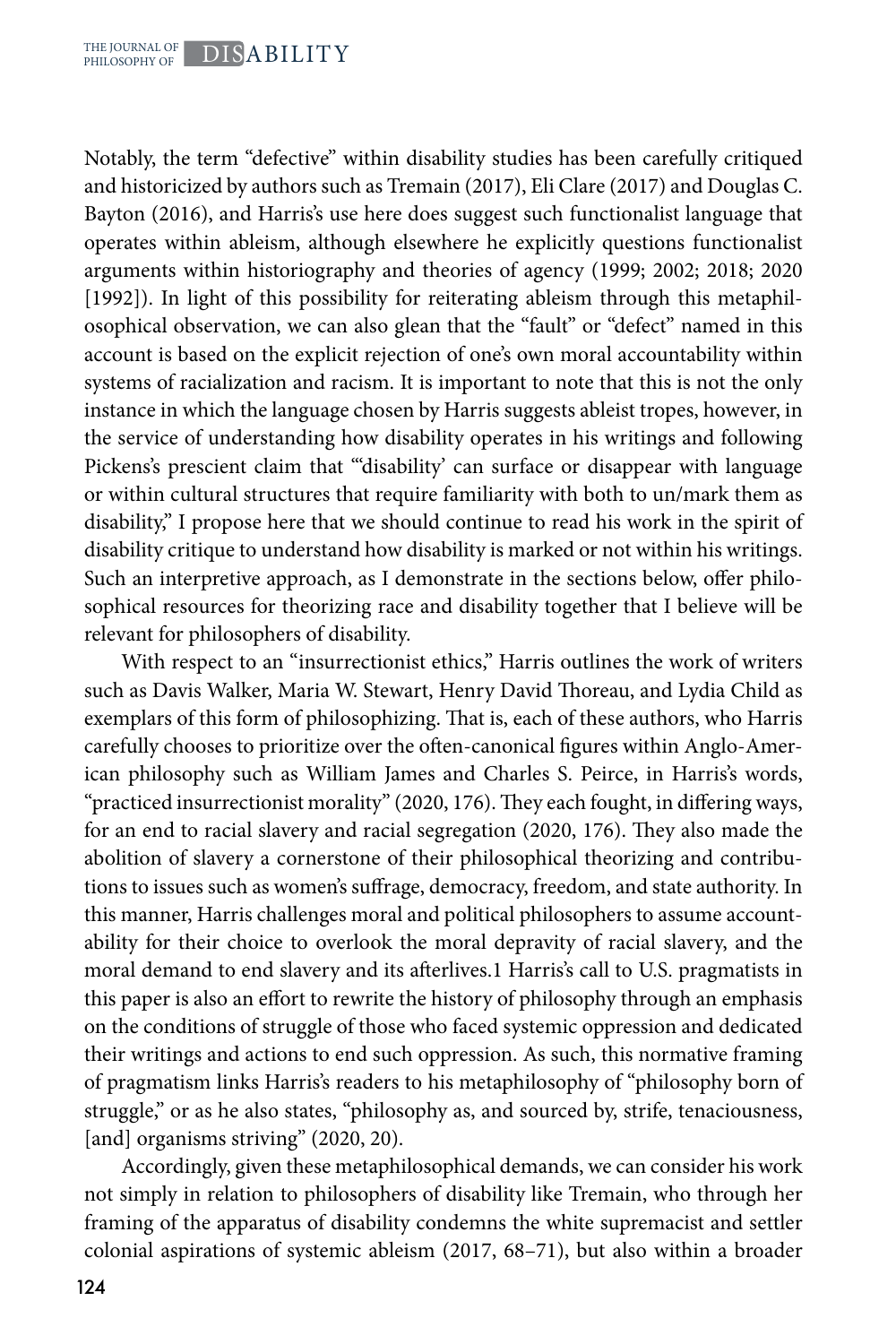survey of disability studies in which the normative question of condemning racism, white supremacy, settler colonialism, and the multiplicity of oppression become central concerns. Namely, as Bell noted succinctly in "Introducing White Disability Studies: A Modest Proposal" (2006), many conferences, publications, and public discourse about disability at the time of his writing (and thereafter) seemed quite content to theorize disability without questioning its use of whiteness as the norm. His piece is a sharp criticism of the absence of critiques of whiteness, the failure to theorize racism and ableism together within disability studies, and also the tendency of white discourses of disability to continue on *without* addressing race, ethnicity, liminality, hybridity, or the overwhelming presence of resources within the writings of African American theorists like Du Bois, Ralph Ellison, and Alex Haley. That is, the ability for white disability studies to have developed and continued without addressing race and ethnicity is a core critique of the discipline itself. As such, Bell, as Harris does in philosophy, points to the enduring whiteness of academic disciplines, and each author makes methodological interventions that seek to show how each discipline has failed to do the important work of addressing the immense contributions from within Black diasporic traditions.

In this regard, Nirmala Erevelles has pointed out that analogical accounts that treat disability "like" race, or, within critical race studies, accounts that treat race "like" disability, likewise fail "to engage the complex ways in which race and disability are imbricated in the construction of the pathological Other" (2015). Erevelles's work urges readers to consider the "historical contexts and structural conditions within which the identity categories of race and disability intersect" (2015), and to consider how these concepts support one another. For example, Erevelles (2014) and other scholars within Dis/ability Critical Race Studies, or "DisCrit" demonstrate that the school-to-prison pipeline and other segregationist practices within public education in the United States, demonstrate the mutually reinforcing relationships between race, disability, gender, and class.<sup>2</sup> This methodological insight that Erevelles locates within the writings of David Mitchell and Sharon Snyder (2003) on the "Eugenic Atlantic," Hortense Spillers's writings on the brutality and violence of the transatlantic slave trade (1987), and Rosemarie Garland-Thomson's critique of the public spectacle of Black and Indigenous bodies in 19th-century "freak" shows (1997), also meet the core metaphilosophical standard of Harris's insurrectionist ethics. That is, unlike white disability studies, Erevelles, Tremain, Mitchell and Snyder, Spillers, and Garland-Thomson condemn the moral wrongness of slavery within their accounts of disability. Within this framing, Harris's work, when read through disability studies scholars like Erevelles, Bell, and Tremain show the shared methodological commitments to historicize and contextualize systems of oppression, and the differing forms of identification with race and disability that may emerge in light of these multiplicitous historical conditions. For example, both racialization and disability have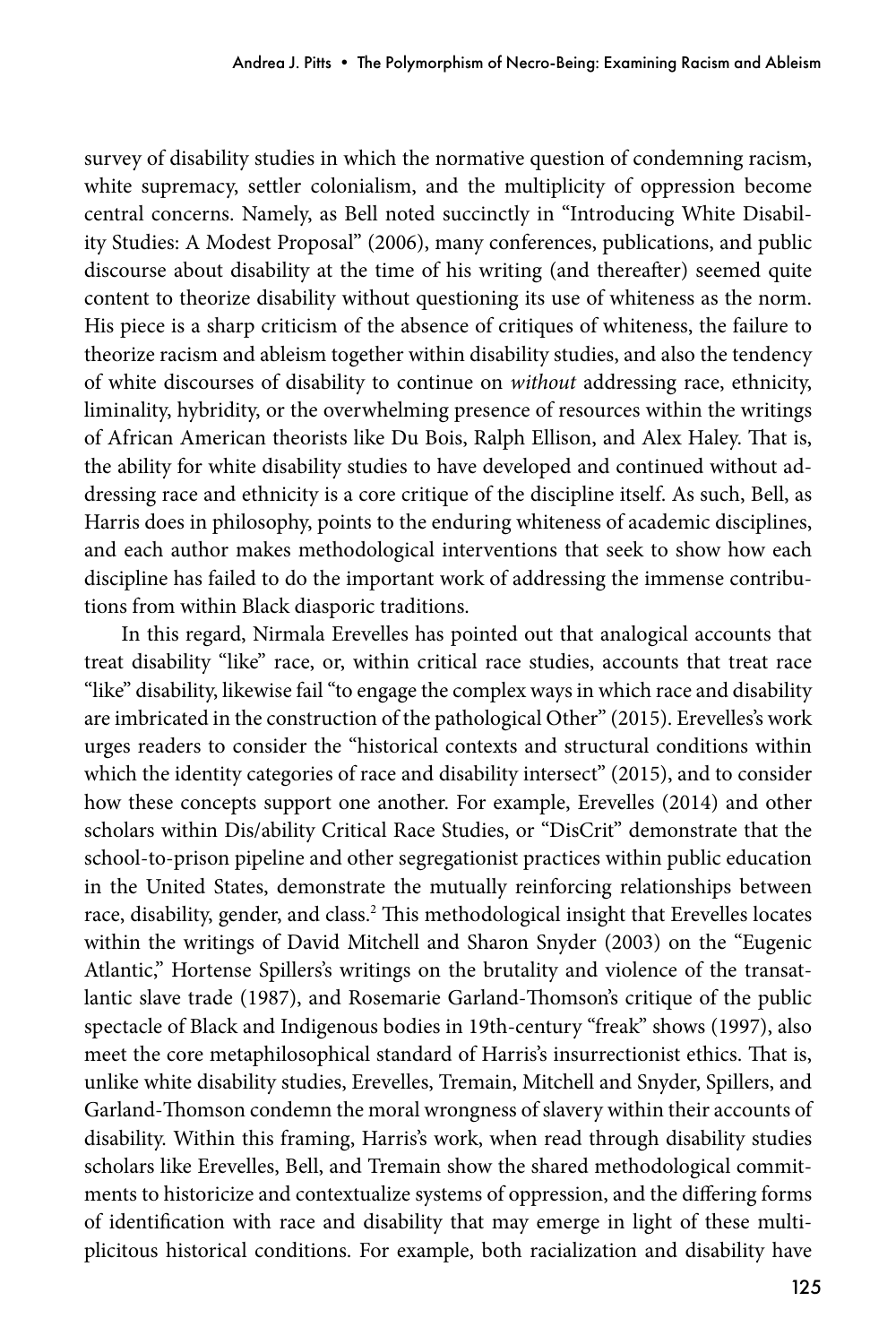been used in various ways throughout history to mark societal inferiority and expendability. Such forms of denigration may thereby result in material conditions for Black and other racialized peoples that would influence their decisions *not* to seek political mobilization through identifications with the terms of disability discourses. Such claims, as I hope to demonstrate below, suggest that patterns of oppression are themselves multiplicitous, multifaceted, and "impure," to borrow a phrase from another theorist of multiplicity, María Lugones (2003), and this insight is one likewise found within Harris's framings of agency and health, and his account of oppression as necro-being, which we engage in the following sections.

## Critiquing Autonomy and Health

Within Harris's metaphilosophical writings we already begin to locate his multiplicitous conception of agency and selfhood. That is, he writes that the "unity theory of virtue is wrong as well as the unity theory of the self" and "[t]here are no unified 'selves' that are simple cognitive machines, possessed of a singular consciousness" (2020, 20–21). By "unity theory of virtue," Harris points to the view that

virtues such as piety or courage is a good and if genuinely possessed by an individual that virtue pervades their being and influences in appropriate ways relevant attitudes of the agent. . . . There are no such beings. (2020, 20)

Adding to his rejection of this view and his rejection of a unified theory of selfhood, Harris notes that "racists, murderers, executioners, police, and assassins . . . can be very kind to their neighbors in the morning, burn Jews and Communists or use machetes and hack to death pregnant Tutsi women in the evening, and respect their wives and husbands at night" (2020, 21). Not shying away from the grotesque violence of anti-Semitism, capitalism, racism, and ethnic cleansing, Harris suggests a theory of agency that requires *multiplicitous* framings of action, virtue, and accountability.

More toward this end, Harris's contributions to bioethics likewise thread out these important insights. Most directly, in a 1992 piece titled "Autonomy Under Duress" Harris begins to work through both this multiplicitous framing of moral agency, and its implication for health discourses and studies of embodiment—both of which bring his work into more direct dialogue with disability critique. Harris begins by questioning the value and meaning of the term "health." He raises questions such as "What is the nature of health or wellbeing from an African American perspective?" and "What are the roles of healers and patients in African and African American cultures?" (2020 [1992], 99). He then rehearses a few accounts, including the following: health in terms of the mechanistic materialism of Thomas Hobbes,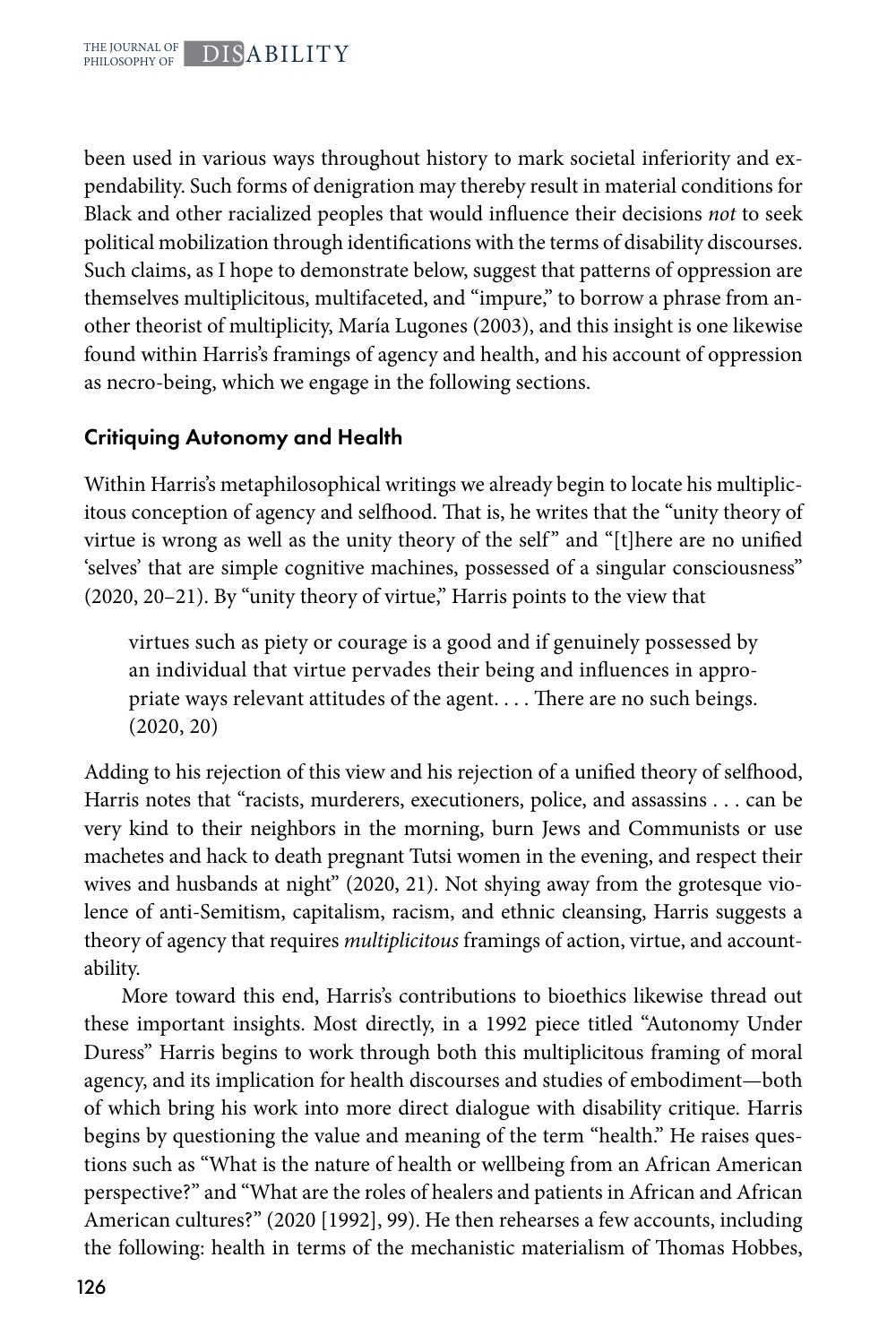neurological functionalist views of the body, Kantian transcendental forms of continuity between the body and reason, absolute idealist conceptions of "a congruence of a self-identified consciousness operating in an idealized domain," pragmatist views of health as a relationship between organism-environment interaction, teleological determinist views like that of Edward W. Blyden wherein racial kinds live in accordance with their natures, and lastly Akan views of "health in terms of a peaceful embodied spirit" (2020, 99). This incredibly dense list of views of health, he remarks, suggests that the condition of "health" depends on a metaphysical framing of the human being. That is, "the existence of healthy persons is the instantiation of the ontological nature of humans as mediated by, or in congruence with, (on these accounts), their metaphysical or transcendental essence" (2020, 100). Interestingly, Harris, in the next paragraph, shifts to a conception of health from the World Health Organization, a view, he notes, that eschews any talk of metaphysical or transcendental essences. His point here is that medical institutions, like the philosophical accounts listed above, likewise rely on metaphysical conceptions of health, including contentious questions arising within accounts of personhood. He suggests that discussions of personhood within medical institutions can thereby shift to questions of autonomy and the relationships between medical providers and patients as a means of responding to an underlying metaphysical framework of health.

Noting the contingency of such framings of health and personhood, Harris then introduces one of his central claims of the essay: that "autonomy does not escape entrapment in a web of meaning" (2020, 100). The relevant shift here in his introduction, from health to autonomy, points to a careful methodological move in this piece. Namely, Harris's discussion of autonomy begins by pointing to the plurality of ontological views of health and human wellbeing that can frame medical practice. While he appears to settle on that of the WHO and bioethical discourses of autonomy (citing bioethicists and moral theorists of autonomy such as Tristram Engelhardt Jr, Daniel Callahan, Gerald Dworkin, Bruce Miller, James Childress, John Rawls, and Robert Nozick), his critique of autonomy is itself focused on the contextual and historically-dependent nature of the concept of autonomy (2020, 111–12). He does not, and admittedly so, develop a conception of health in the course of the essay, although he does define the "body as socially enwebbed," which is a second central claim in the essay. Moreover, Harris leverages that the "episteme on which the health care system grounds itself" needs to be challenged, and that African American critiques of health care offer critical directions from which to engage in such a shift. With this, Harris returns to his initial framing of health in terms of an ontological view of the human being. He states, "What health is should be considered as an extension of a conception of the subject, that is how the subject's being is to be perceived" (2020, 108). Yet, he notes that African Americans and other persons dedicated to "ending the immiseration of Blacks" shape his framing and contextualism of health and the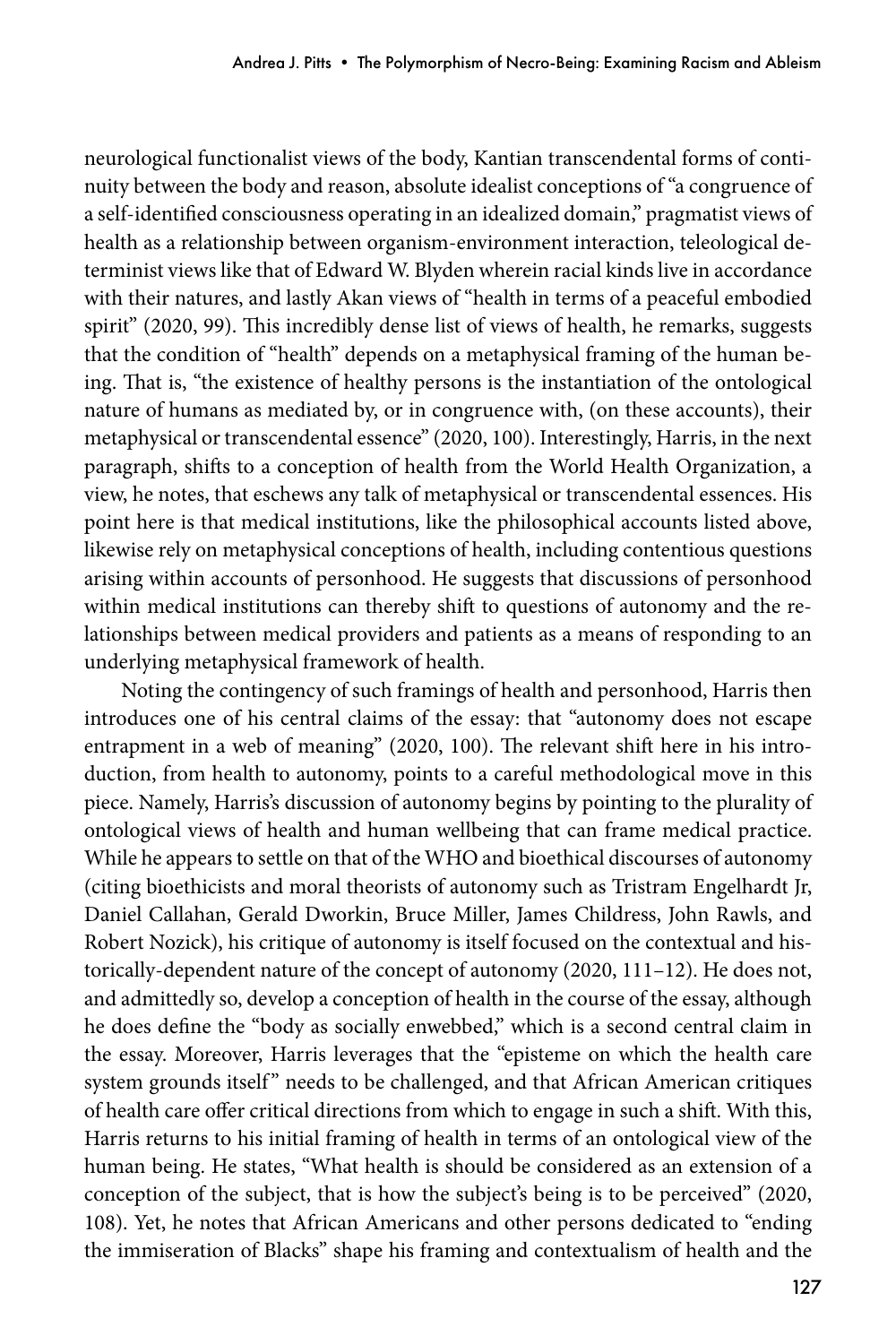relative worth of a concept like autonomy. Citing here, in a footnote, the work of both Alain Locke and Michel Foucault, Harris refers to authors that each critique the existence of pre-given qualities, values, meanings, or a species-specific ontology for the human animal. Rather, both Locke and Foucault, in differing ways, historicize human existence, and seek to examine the emergence of values, qualities, and meaning within human existence as a social project. In this, as with Tremain, Harris brings the question of health and autonomy into a sphere of human activity, action, and meaning-making.

When read in light of disability critique, this stance is quite significant. Rather than assuming health to be an unqualified good or the body as exempt from meaning-making activities, Harris locates wellbeing within the pluralistic social and historical conditions of human beings. This view joins those of decolonial theorists like Frantz Fanon, who argued in his writings on psychiatry and colonialism against the claim that "[w]hen the discipline considered concerns man's health, when its very principle is to ease pain, it is clear that no negative reaction can be justified" (1965, 121),<sup>3</sup> and philosophers of disability like Stephen Campbell and Joseph Stramondo who defend the view that wellbeing is a normative term, and not a "purely descriptive or empirical term" (2017, 153). Harris's critical question, in particular, is whether the assumed values and goals of medical institutions, and the presumption that conceptions of health, wellbeing, and autonomy that circulate within these institutions, are themselves morally neutral or beneficial for African Americans. His answer to this question is a resounding "no."

That is, Harris begins by addressing the assumed importance of a concept like autonomy within biomedical ethics, taking "autonomy" to refer to "a form of independence and authenticity," "conditions for its effective expression," and "reasoning procedures for its appropriate application" (2020, 100). He continues to provide several allegories regarding different atrocities committed against African Americans within the history of U.S. medical institutions and the forms of rationalized justification given for them.<sup>4</sup> In a skillful display of Harris's core insight mentioned above that "the unity theory of virtue is wrong as well as the unity theory of the self," he describes a story of "Dr. Dick" who he describes as "a good doctor . . . also a good person," and "concerned about the welfare of his community," whose specialization is "castration and abortion" (2020, 101). Shifting from the literary voice of an author of a philosophical treatise (or an academician) to that of a storyteller, Harris displaces the epistemic authority of an assumed objectivist narrative presence within bioethics. That is, he offers a way of pursuing the question of autonomy and health among African Americans through storytelling, a moral pedagogy found among communities across the Black diaspora and the continent of Africa. For example, harkening to the Akan view of health that he mentions at the opening of the essay, the shift to allegory in the essay suggests a method of philosophizing by Ghanaian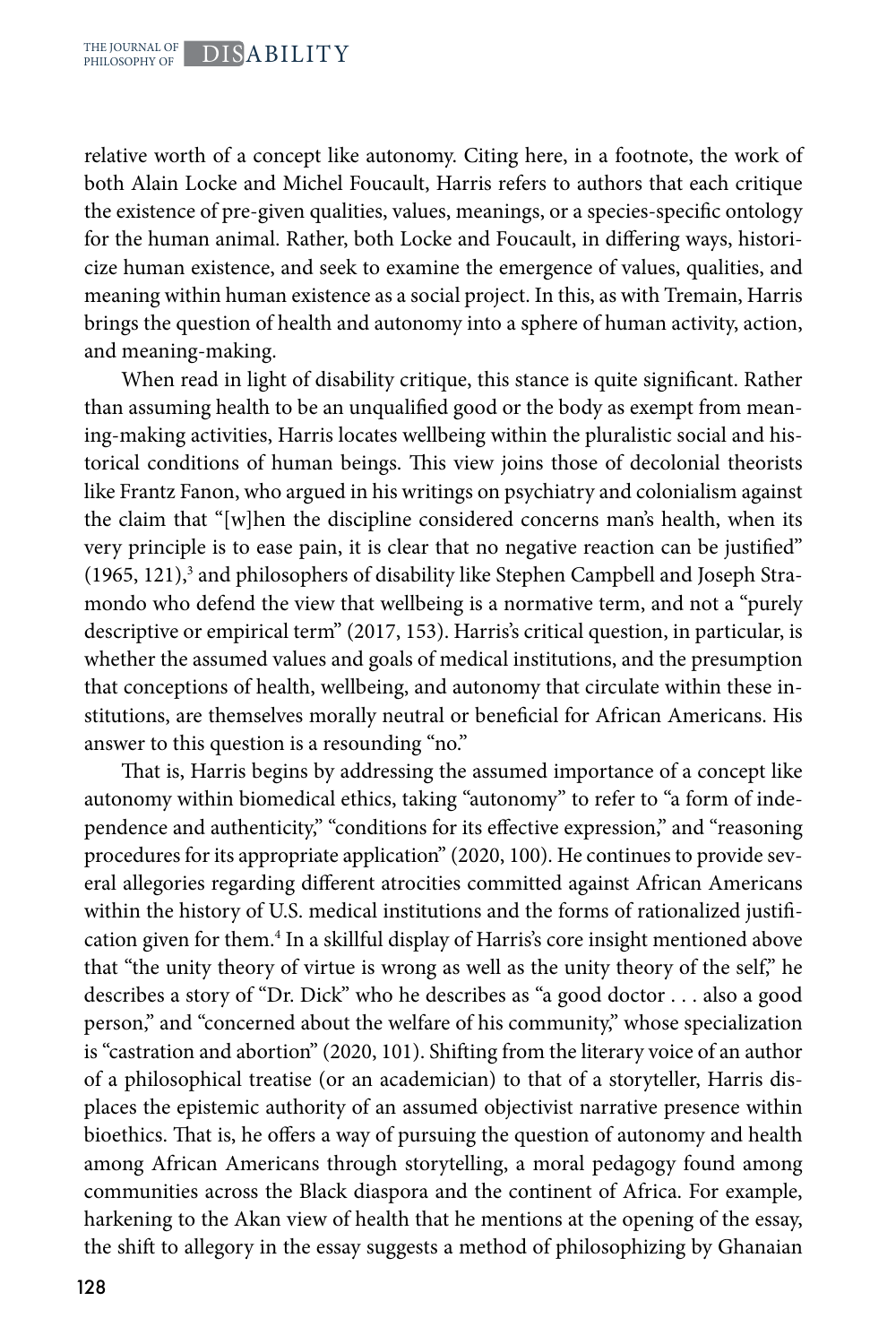philosopher, Kwame Gyekye, with whose work Harris was quite familiar (e.g., Harris 2017a; Harris 2014). Namely, Gyekye foregrounds the importance of practice of philosophizing among many African traditions included "philosophical material [as] embedded in proverbs, myths and folktales, folk songs, rituals, beliefs, customs, and traditions of the people, in their art symbols and in their sociopolitical institutions and practices" (1995, 13). Through allegory, Harris details the forms of moral reasoning undertaken by Dr. Dick, including utilitarian considerations, deontological principles of respecting autonomy through informed consent, and principles such as beneficence and non-maleficence. Dr. Dick thus provides a "figurative example," to use Harris's phrase, of the process by which a well-meaning and "good doctor" can justify surgically castrating Black men in the U.S. South. Referring to a Black boy subject to this procedure as "George Washington Carver," Harris also points to historical questions regarding the castration of the now-renowned agricultural scientist. While stories of Carver's castration arose, in part, due to the high-pitch of his voice as an adult, Linda O. McMurry, an historian of Carver's life and influence, argues that there is further evidence in Carver's personal correspondences that support the claim that he may have been castrated as a child while living under conditions of slavery in Missouri (1981, 14). Harris's allegory thus points to the practice of castration among medical doctors in the United States, a practice linked to white anxieties regarding Black men's assumed hypersexuality and "super-human" embodiment. While the castration of Black men was common as an extralegal practice among white lynch mobs in the United States for example, the practice was also conducted, in legal settings, by medical doctors as a method to render enslaved servants more "docile" and less threatening, or when carried out as a punishment for crime. For example, the *Macon Daily Telegraph* in 1864 documents how two medical doctors carried out a legal order to castrate an enslaved Black man who was accused of attempting to rape an 11-year-old white girl (Pinar 2001, 245).<sup>5</sup>

When read through the terms of disability critique, Harris's insight here points to the co-constitutive character of categories of race and disability. Notably, his work resonates with that of Erevelles, who claims in this regard that blackness and disability were mutually co-constructed through markings on the maimed, denigrated, and brutalized bodies of enslaved peoples (2011, 40–41).<sup>6</sup> Accordingly, the construction of ableist sovereignty and bodily norms were, as Erevelles remarks, "[i]instructed with much mathematical precision, bodily boundaries collapse and collide, stretch and shrink" (2011, 41). With regard to practices of sterilization and castration impacting disabled people, Michelle Jarman (2012) argues that the early 20th century practice of medical castration and eugenic sterilization of white disabled people likely found its justification and naturalization through the "ubiquitous presence of lynching in the public imagination during the period of 1890–1940" (92). Her central claim is that, alongside the racial segregation of mental institutions in the Jim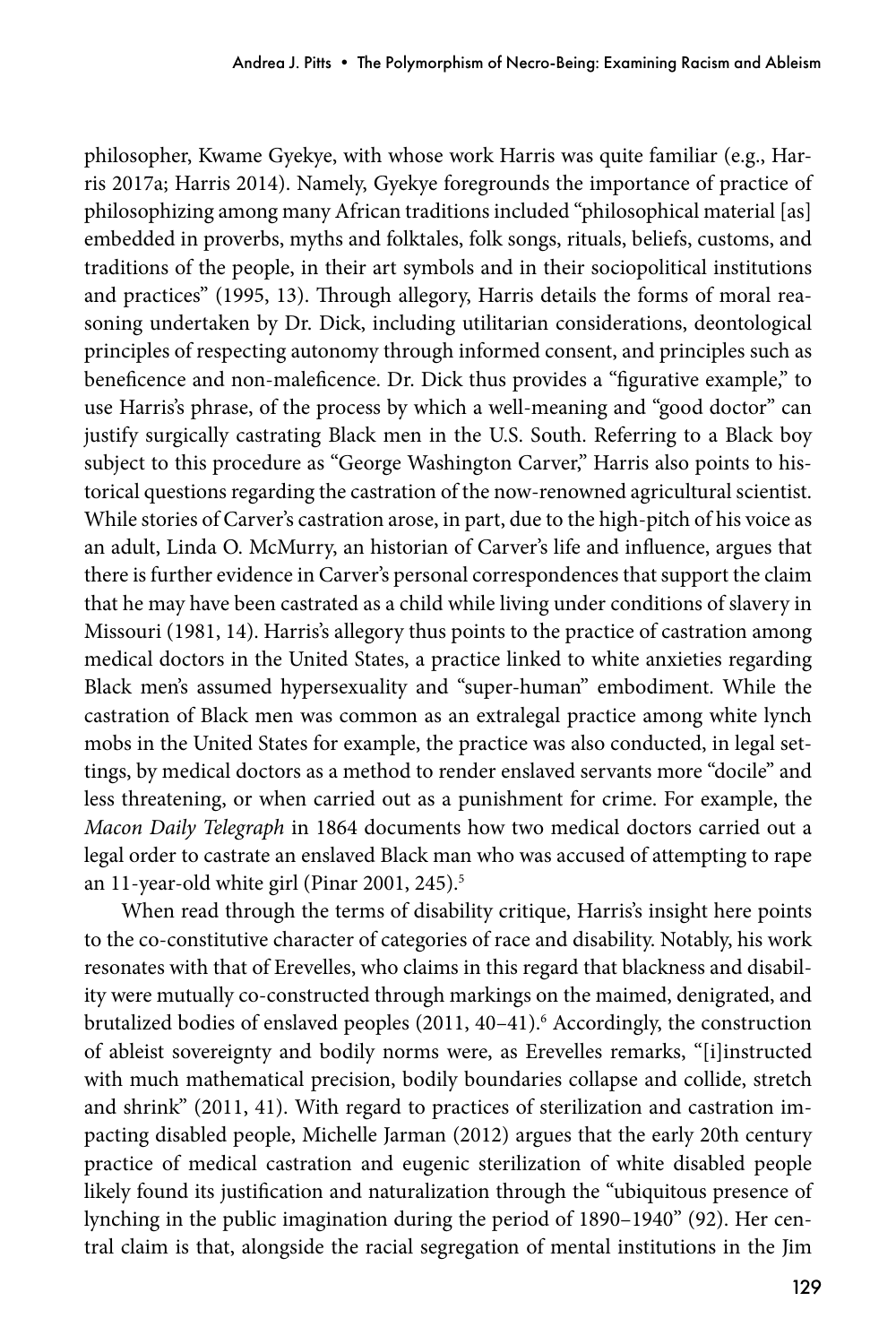Crow South, there were differences in the discursive practices regarding the surgical castration and sterilization of cognitively disabled African Americans and white Americans. That is, following the racialized eugenics of the period, no justification needed to be given for these procedures to be performed on Black men in the South (whether marked by disability or not), while medical institutions *did* find the need to rationalize this practice on white boys and men housed within mental institutions during the period (2012, 96). Jarman writes that eugenicists were "preoccupied with preserving the sanctity and strength of the white race," and this mission drove the practice of surgical castration and sterilization among dis/abled Black men and disabled white men. Jarman traces this joint racialized and ableist view through debates in the late 19th century (prior to its legalization through *Buck v. Bell* in 1927) that sought to justify the surgical castration and sterilization of disabled men of any race. For example, Jarman recounts how one Kansas superintendent for a mental asylum in 1894 was met with public rebuke and removed from his position when information became public that he had castrated forty-four boys within an all-white institution. Yet, she notes, it was eugenicists who came to his defense and supported his eventual reinstatement. Such public outrage and debate, Jarman suggests, would not have surfaced regarding the castration or sterilization of Black men (both disabled and able-bodied) at the time. Moreover, Jarman argues that:

the excesses of lynching—the spectacularization of murders as cultural events, the barbaric mutilation, and communal participation—served a contrastive function to eugenic methods, rendering their purportedly scientific rhetoric and medicalized violence seemingly more benign. (2012, 100)

With this, she notes there was a shift from the extralegal practice of lynching and mutilation of Black men and boys to the initially extralegal practice of surgically castrating white disabled men. Yet, it was the relationships between white doctors and white patients undergoing these procedures within medical institutions that demanded a shift into "the rationality of the law" (2012, 100).

Notably, Harris, in his discussion of this practice and its relationship to conceptions of patient autonomy raises the possibility of the castration of white men. Harris, however, overlooks the practice as it was carried out on disabled white men. He writes:

The possibility, however, of castrating whites did not fit the epistemological figures or background conceptions of subjects, that is castration was obviously not a benefit for whites, obviously no one's interest, and obviously contrary to their natures, authenticity, traditions, integrity, and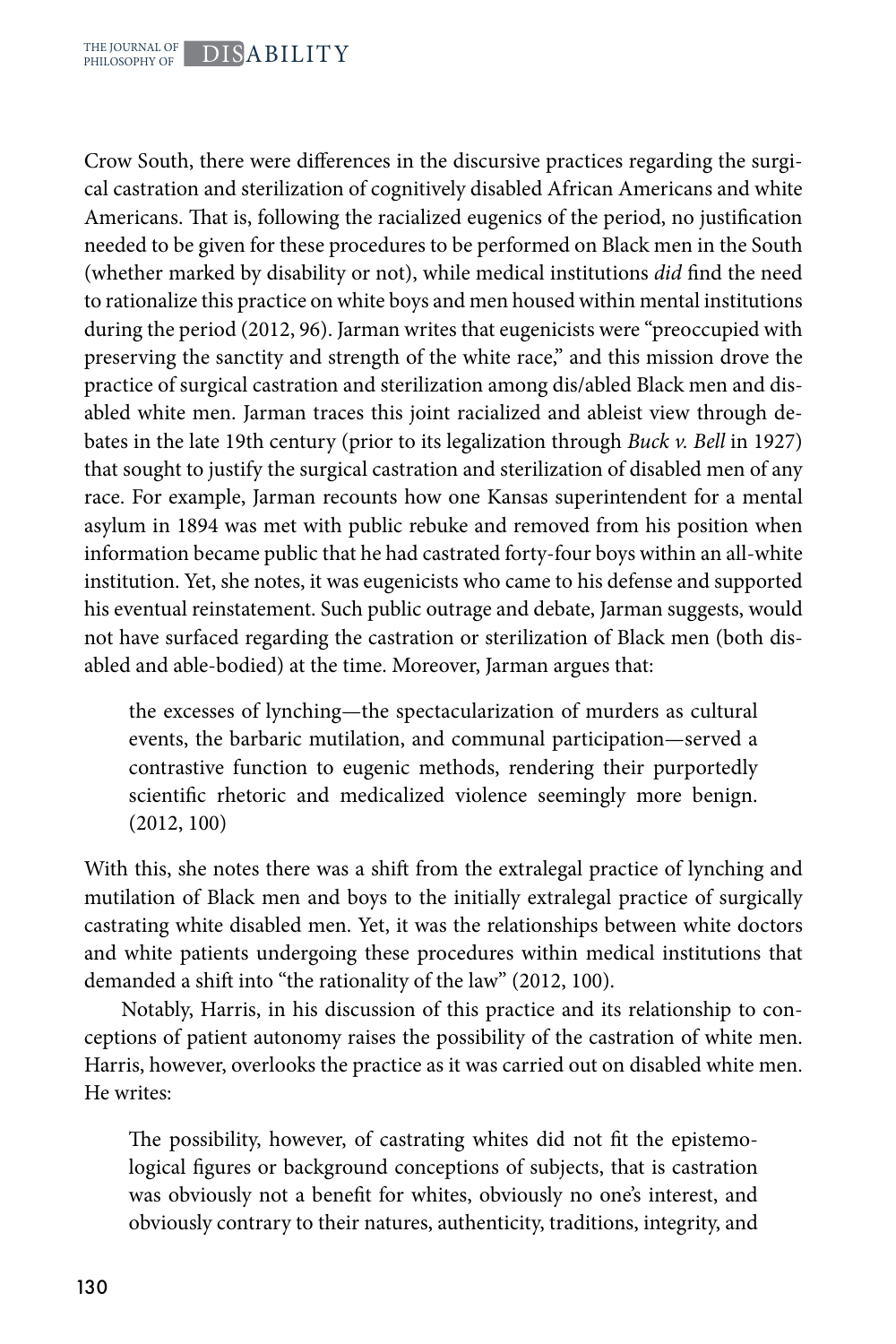codes of honor. The fact that white males were not made eunuchs reflected social meanings they were not, as agents, constituted as innately, irreversible, and permanently subordinate persons. (2020, 104)

While not considering disabled white men in this passage, this account does put Harris's work in dialogue with Jarman's regarding the sterilization and castration of white disabled men. While such practices are an historical fact, the medical practice, when committed against white men, was publicly debated among courts of law and medical professionals precisely because it was in tension with the norms of white traditions, integrity, and codes of honor. Harris's account of the construction of agency and subordination relies on social forms of meaning-making and reasoning procedures, like those of physicians who justified the forced castration and sterilization of Black, Indigenous, and disabled people. Namely, the reasoning for this, Harris suggests, is "because their integrity entailed living lives as subordinates . . . a fulfilling life for them was only possible as a happy or contented subordination" (2020, 104). As such, discourses of autonomy, honor, integrity, and so forth are shaped by "intervening background assumptions about personhood, bodily integrity, the moral community, fulfilling lives, and utility" (Harris 2020, 105). For this reason, Harris's shift to the "body as socially enwebbed" and to a methodological focus on the "how the immiserated are treated" within such webs of meaning suggests a framing of oppression that, I argue in the next section, can encompass issues of disability (2020, 107–08).

## Oppression as Necro-Being

In light of the resonances with disability critique that I note above, this third section turns directly to Harris's account of oppression as necro-being to show its relevance for philosophers of disability. As some readers may suspect by this point, Harris's account of oppression is not focused solely or predominantly on individuals, but rather on the suffering of social groups. A number of his essays are dedicated to analyzing the formation and meaning of social group cohesion and the oppression of racial groups, in particular, as experienced by Black peoples (e.g., Harris 1998a, 1998b, 1999, 2014).

Harris's account of the social ontology of groups is crucial for understanding his conception of oppression. As mentioned earlier, Harris describes himself as influenced by the work of Alain Locke, and Locke too wrote substantively on the formation and meaning of social groups. For example, in a 2017 interview with Azuka Nzegwu in the *Journal on African Philosophy*, Harris responds to a question from the interviewer regarding whether and how people of African descent should be guided or shaped by African-derived values. Harris responds in the following way: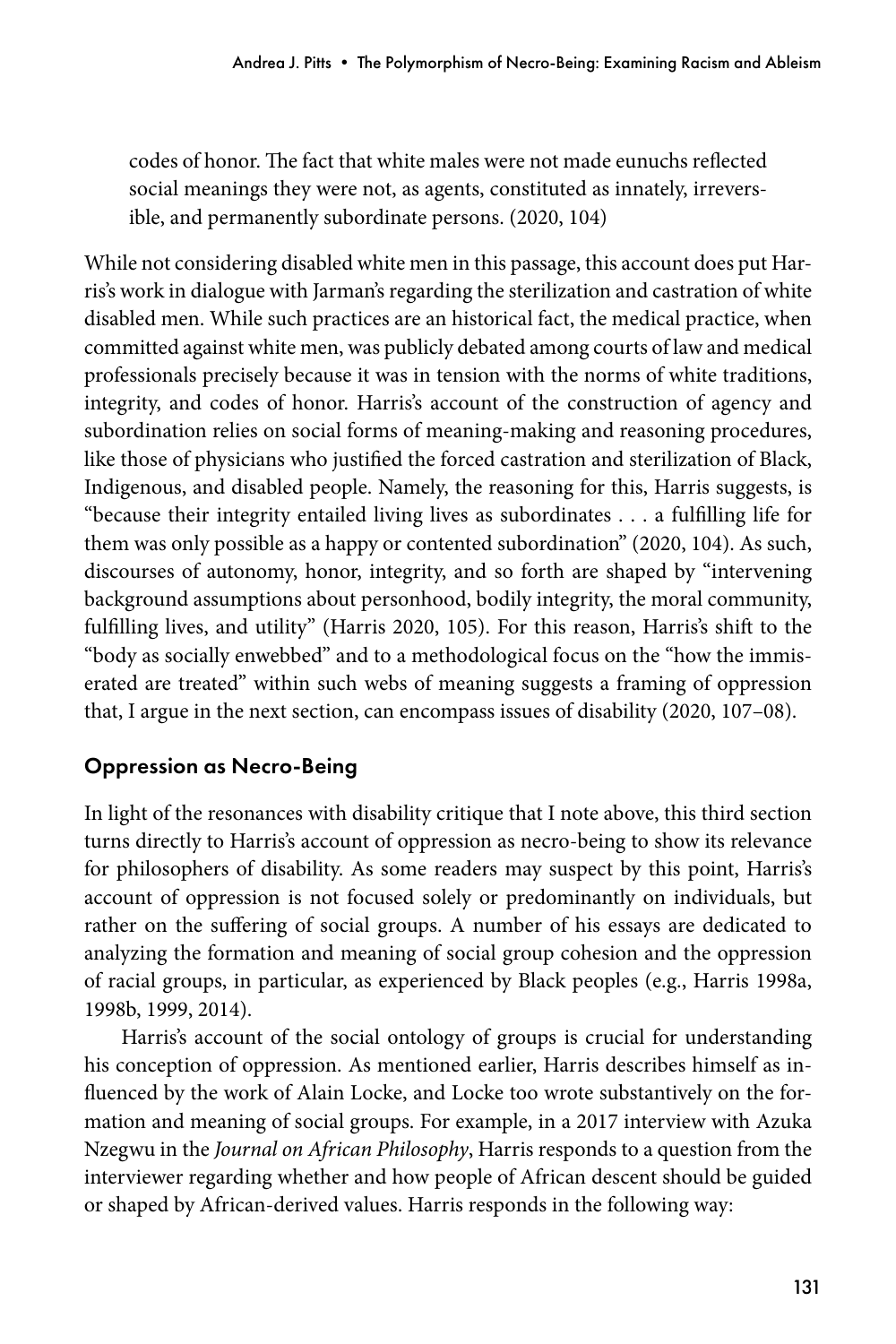Like the philosopher Alain Locke I believe that African contributions to the worlds' intellectual growth is massive and rarely appreciated. Trying to foreground those creations and contributions in every arena is a valuable mission; yet, racial exceptionalism is misguided. There is no world of polylogics—where every race has an authentic moral personality and providence or the nature of history encodes races with a destiny or unique contribution to a mythical transcendental sphere of knowledge. (Nzegwu 2017a, 149)

Here, Harris positions his response through a descriptive alliance with Locke's work. Notably, this stance regarding a rejection of "polylogics'' or sustained, rational explanations for racial groupings is an important feature of Harris's proposal of what he describes as an "actuarial" account of racism in his later work, or "necro-being."

Harris writes in a chapter reflecting on his work on Locke that he "discovered features of Locke's philosophy accidently in the course of research for [his 1983] anthology *Philosophy Born of Struggle: Anthology of African American Philosophy from 1917*" (Harris 2017b, 128). In the research for that book, Harris took note of the immense philosophical scholarship of Locke, an observation which then extended his frustration and curiosity into why Locke had virtually no books, analysis, or reception literature to his name within the profession of philosophy. Aside from Locke's role as the first African American Rhodes Scholar, the first African American to receive a doctorate degree in philosophy from Harvard, and his importance within the context of the Harlem Renaissance, including works on poetry, art, and music, Locke had never been considered a philosopher. Moreover, Harris likewise notes that when conducting his research on Locke, he found near silence within philosophy regarding Locke's sexuality and his influence on American philosophy as an African American gay man who had dedicated his life to understanding the contours of race and racial oppression. Harris also describes presenting a paper on Locke at the Black Nations/Queer Nations Conference of the Center for Lesbian and Gay Studies at the City University of New York in 1995, and noting that his was the only paper there that acknowledged Locke's work as a Black gay theorist.

Alongside Harris's calls for more scholarship on Locke within LGBQT philosophy, I would also argue that it is significant as well that Locke himself, although not identifying with the term "disabled,'' did note that he was impacted in terms of "three minorities." That is, as Harris and Charles Molesworth write in an intellectual biography of Locke, in a 1949 letter, Locke describes himself in terms of identifying as a homosexual, as Black, and as being of short stature—just over five feet tall—a fact that he attributes to a heart condition that impacted his development as a child and led to other health conditions throughout his life (2008, 18). With this, we can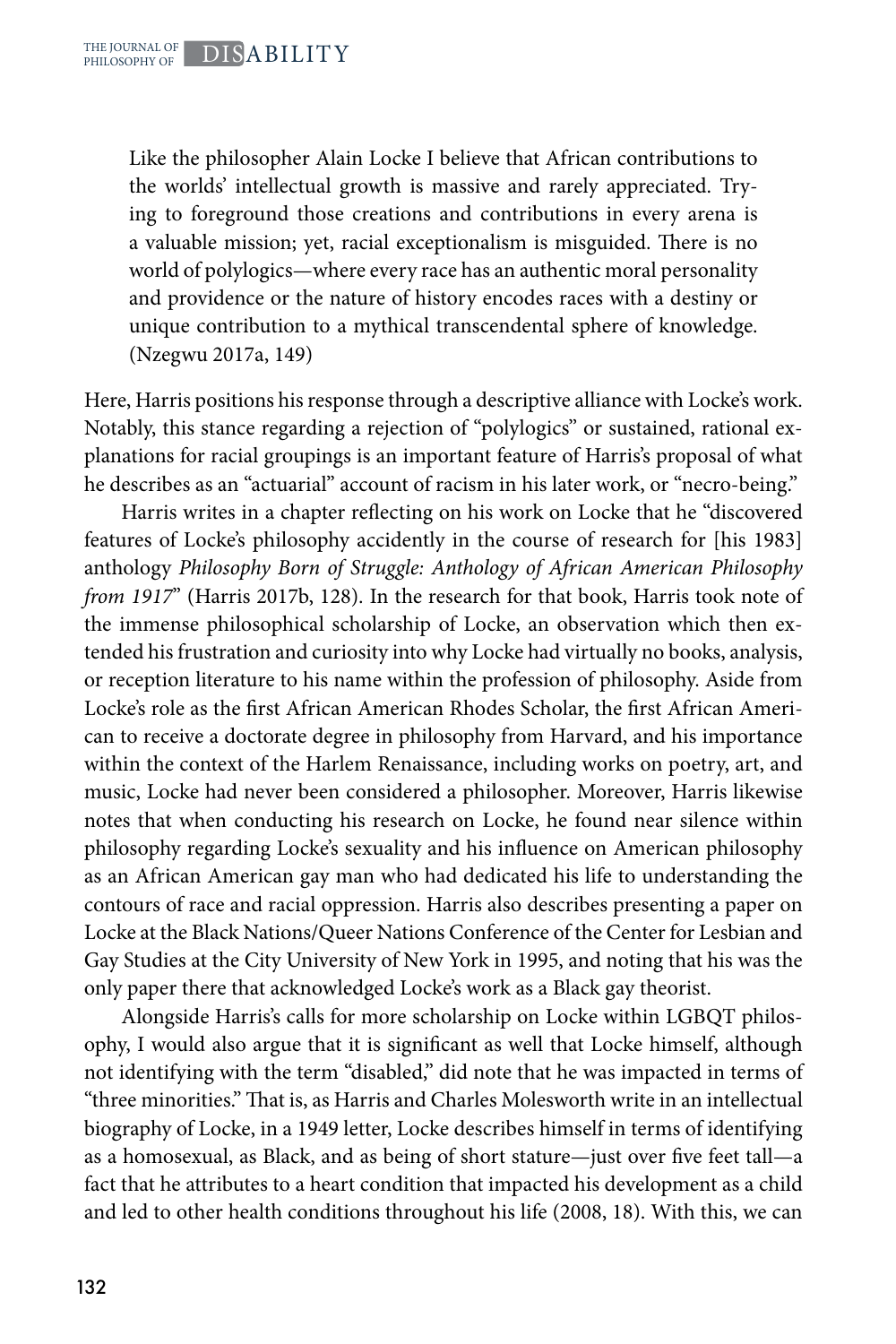take note of the insight of disability justice author Leah-Lakshmi Piepzna-Samarasinha that

Disability is everywhere. Disabled queers are in the water. We're also written out of history in a way that is a constant, violent, intentional forgetting, by both those who explicitly want us dead and nondisabled Left and queer movements. (2019, 57)

Piepzna-Samarasinha notes here that the erasure of disabled queer people occurs not simply through explicitly conservative political discourse. Rather, Leftist and queer movements are also implicated for their respective tendencies to overlook, undertheorize, or sometimes simply reject the relationships between disability, politics, sexuality, embodiment, and desire. Importantly, Harris in his writings on Locke, in a parallel manner as Piepzna-Samarasinha, demands recognition of the fullness of Locke's life in its very multidimensionality, as Black, as gay, and as struggling against embodied norms that condemn bodily difference, a view that we may consider aligning with the demands of disability justice. Unlike a naturalizing view of any of these aspects of identity, Locke, likewise through his signature contextualizing and relativizing philosophical method remarks:

Three minorities—Had I been born in ancient Greece I would have escaped the first [sexuality]; In Europe I would have been spared the second [race]; In Japan I would have been above rather than below average [disability]. (Harris and Molesworth 2008, 18)

With this, we find the framing of identities within Locke, and written through the work of Harris and his co-author Charles Molesworth, that such forms of identity and their social significance are "malleable, and at least to some extent, shaped by human choice" (Harris and Molesworth 2008, 18). Additionally, as Locke highlights and Harris emphasizes throughout his writings on the complexity of Locke as a philosopher of struggle, these dimensions of his life all shaped his philosophical views in various ways.

Regarding Locke's work more generally, it is important to note, as Jeffrey C. Stewart has argued that "Locke can be credited . . . with removing race from its biological basis and putting it squarely in a cultural foundation" (Stewart 1992, xxv). While prominent anthropologists such as Franz Boas rejected strictly biological or evolutionary justifications for racism in the early 20th century, Locke, in a series of lectures delivered in 1916 at Howard University, outlined an extensive set of arguments that thoroughly denaturalized race and the production of sociopolitical and economic processes that perpetuated racism (Stewart 1992, xxv). Locke offered an account of racial groups and racism as inherently dynamic and subject to constant change due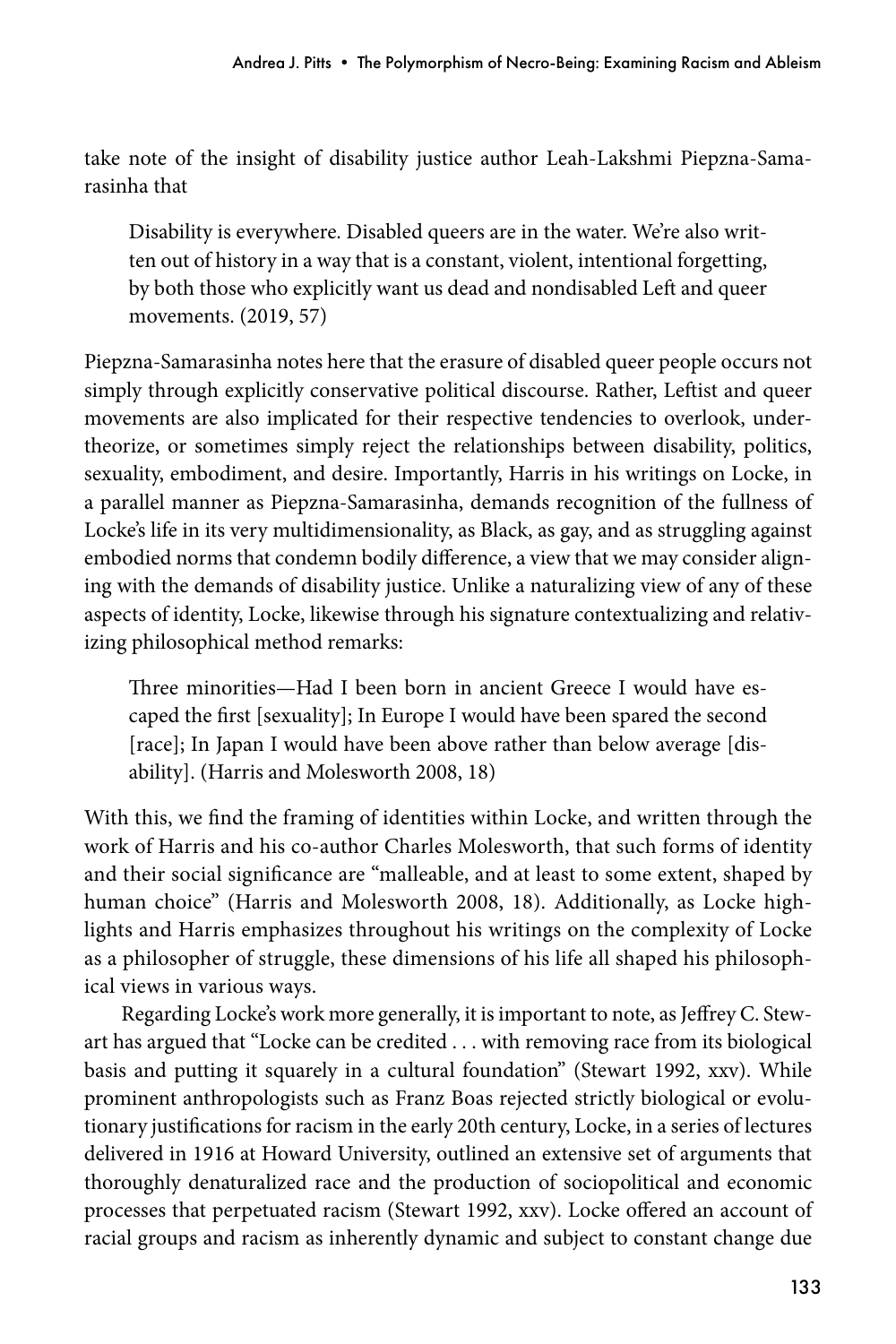to shifting cultural and historical exchanges. However, unlike many anthropologists of the era (although similar to W.E.B. Du Bois's contributions on the topic), Locke argued that race and racial groupings were important facets of social life for non-dominant groups, and should thus continue to exist, despite their contingent and dynamic statuses. Race is instrumentally important, including racial identifications through art, literature, and other aesthetic means, he contended, to support group cohesion, processes of self-valuation, and the advancement of humankind.

With this Lockean social ontology, his critique of autonomy and health, and the metaphilosophy addressed above, we can now turn directly to Harris's conception of necro-being as oppression. Harris has most directly outlined this view in a 2018 essay titled "Necro-Being: An Actuarial Account of Racism." He opens this piece by stating the following:

Racism is a form of necro-being: it kills and prevents persons from being born. It is absolute necro-tragedy. There is no redemption for the worst of its victims. Dominant groups acquire longer lives, assets, and high senses of self-worth at the cost of the extinction or sustained subordination of the subjugated. Racism kills as a function of the way especially health and wealth benefits occur to the communities for which racists belong through the aegis of fatal inventions of race. Racism is a polymorphous agent of death, premature births, shortened lives, starving children, debilitating theft, abusive larceny, degrading insults, and insulting stereotypes forcibly imposed. Racism persists because it works sufficiently well in an imperfect world to ensure a confluence of benefits, especially the most important benefit—namely, health benefits, for enough people over generations. It effects the preconditions for the possibility of embodied wellbeing. In addition, recursive and compounded benefits allow for sustaining vast differences in life chances. The relationship between dominant and subjected groups is one in which health can be understood as transferred from one to the other. Racism, as polyhedron, is only one variable in a vast range of sometimes ambiguous and multifarious influences of different saliences making necro-being. (Harris 2018, 273–274)

Harris's statement here that racism is "polymorphous" and a "polyhedron" demonstrates a deep pluralism, not simply about entities like social groups, values, and so forth, but also about the character of the collective social forces that create the tragedy of differing oppressions. Throughout the essay, Harris engages a number of prominent theorists of racism, including Charles Mills and Jorge Garcia among others, to argue against any prevailing logic or explanation that can account for the immense forms of misery and violence encompassed within racism. Also, his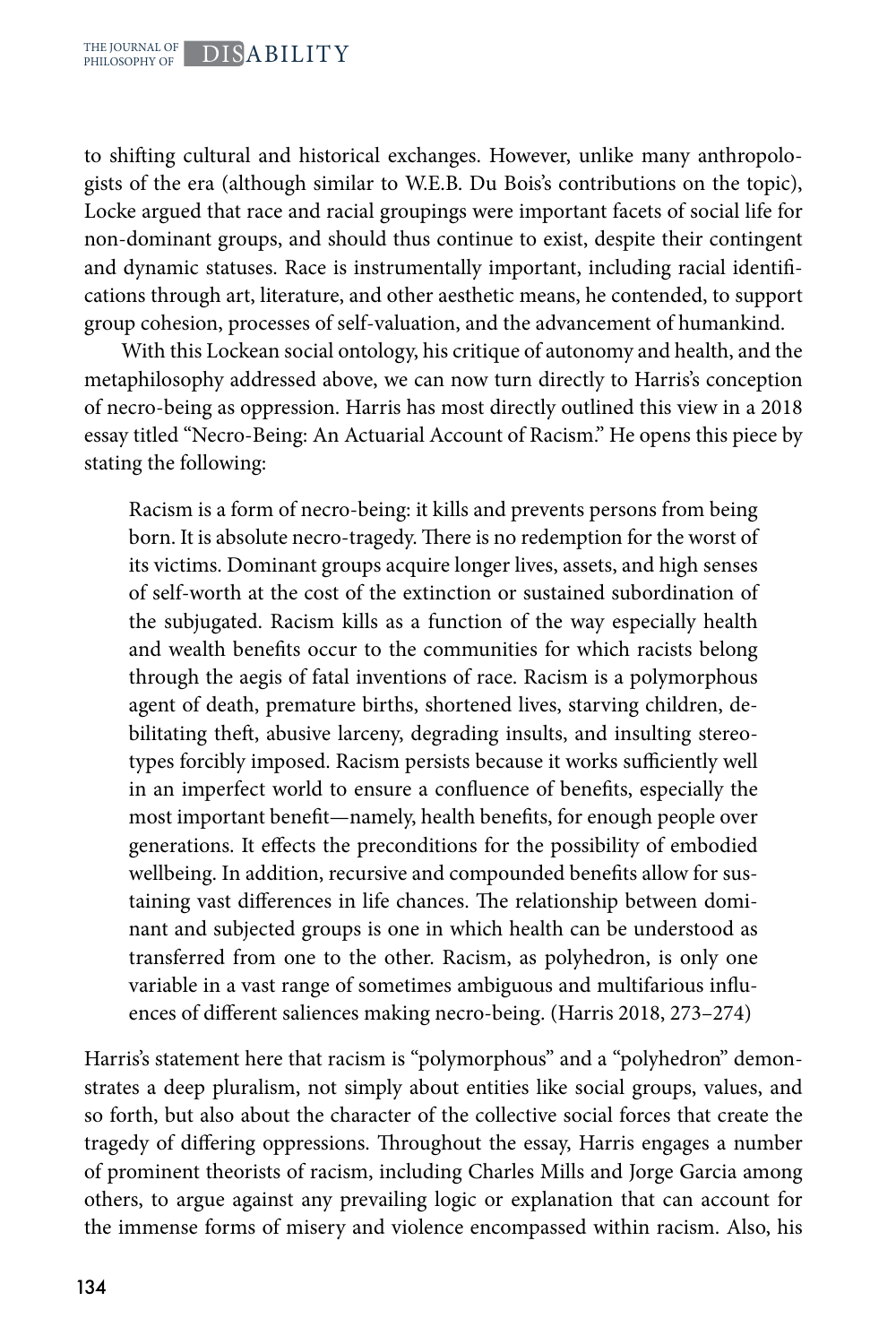emphasis on racism as a likelihood to diminish life and to deny the benefits of embodied well being bring his account of racism into further dialogue with disability critique. For example, his invocation of the phrase "fatal inventions of race" is itself derived from the work of Dorothy Roberts, an acclaimed theorist of the relationships between medical racism, eugenics, and disability (e.g., Harris 2020, 194). Roberts's own work is dedicated to interrogating the intersecting forms of oppression and potentially resistant alliances impacting racial groups, women, and disabled communities (e.g., 2009; 2011; Roberts and Jesudason 2013). Additionally, Roberts's work on the biologization of race through the study of genetics and health technologies have also made a significant impact on critiques of biologized conceptions of race and embodiment. In this respect, Harris and disability scholars like Tremain point to Roberts's critical work on biologized conceptions of the body (Harris 2020, 194; Tremain 2017, 4).

Harris also directly connects Roberts's critique of biological explanations of race to Locke's work, by noting the shared dilemma of both critiquing the essentializing discourse of race, while also noting its importance in naming group-level harms and traditions of resistance. With this, the "actuarial" character of Harris's account, he notes, is based in "that which makes living a kind of death—like that is simultaneously being robbed of its sheer potential physical being as well as nonbeing, the unborn" (70). He continues that "[t]he situation of necro-being is hardly the sole consequence of racism, and the situation can exist under conditions effected by, for example, only ethnic or status variables. I focus here on racism" (70). As such, it is here under "status variables'' that we begin to find space within this framework for considerations regarding the forms of oppression impacting disabled communities, including some of the same deathly conditions that Harris describes in terms of the racist aspects of necro-being. That is, like Erevelles and Tremain both argue, disability is not an individualized feature of human bodies, and both authors thereby reject elements of the medical and social models of disability in this regard (Erevelles 2011, 19; Tremain 2017, 85–102). Accordingly, Harris's account of necro-being foregrounds an account of oppression that considers the historical, cultural, and normative forms of valuation and societal structures that have the tendency to lead to deathly outcomes, diminished and denigrated lives, or nonexistence (in terms of forced sterilization, abortion, and other eugenic practices). Likewise, authors tracing the relationships between racial capitalism and disability like Erevelles (2011) and Joel Michael Reynolds cite, alongside Harris, the work of Achille Mbembe. Mbembe, for all three authors, points to the processual and institutional character of racialized oppression (Erevelles 2011, 47–48; Reynolds 2022, 7; Harris 2020, 70–71). Yet, for Harris, he rejects the idea of a singular "logic" of racism, or polylogics of each form or structure of oppression. Rather than focusing on the individual etiological origins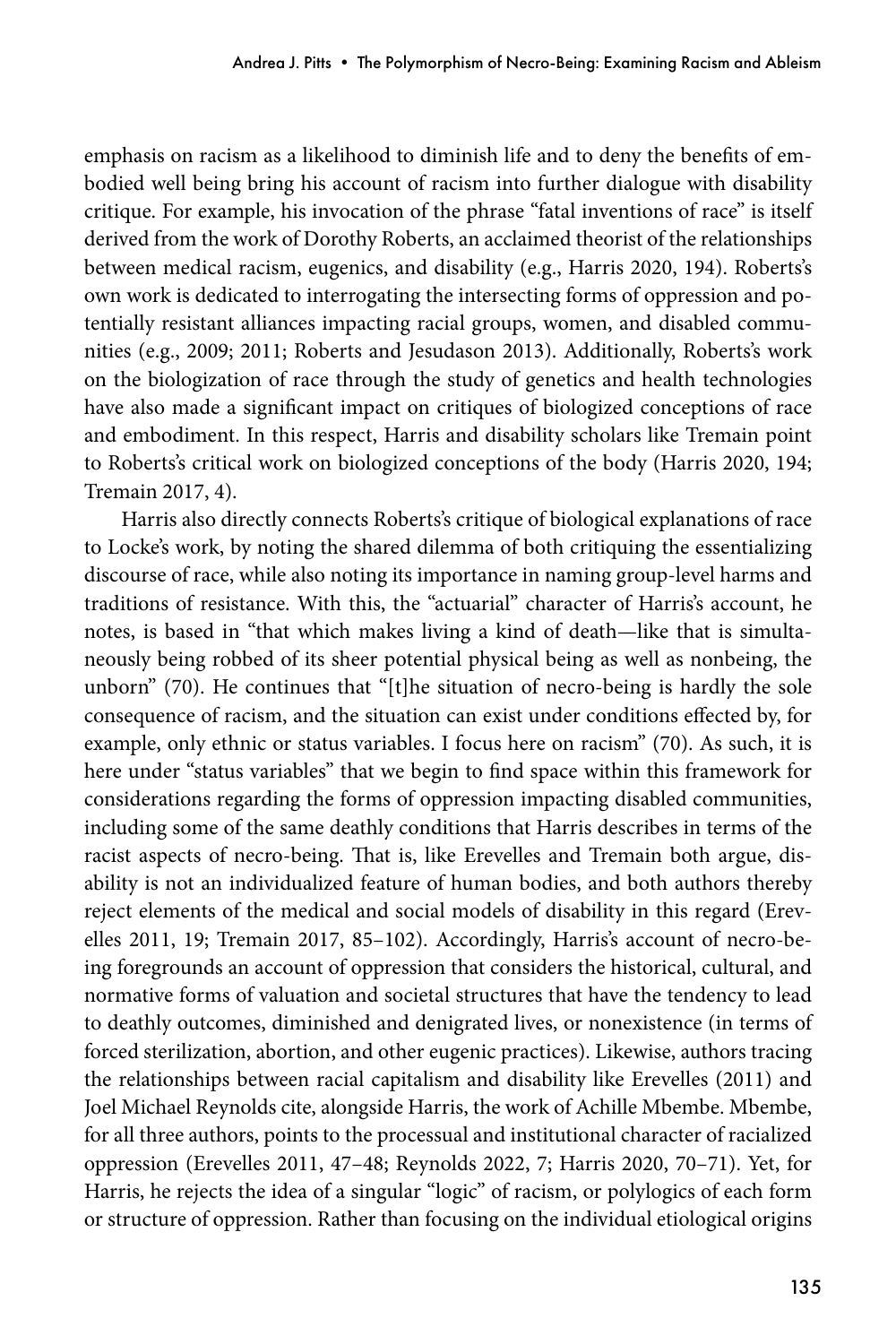of oppression, Harris's actuarial account tracks the consequences of oppression and their shared movement toward deathliness and immiseration.

Importantly, this is not a view that groups impacted by racialization, disability, or any other experience of oppression are necessarily unhappy or that they live in disdain of their group identifications as members of racial, disabled, and/or sexual communities. Notably, Harris, as with disability theorists who reject the claim that disability necessarily diminishes an individual's valuation of their own life or their own happiness in relation to others, defends a view regarding what Campbell, Stramondo, and Wasserman call the "multiple realizability" of "the things that make our lives go well—such as happiness and pleasure, achievement, knowledge, fulfilling relationships, appreciation of beauty, and virtue" (Campbell, Stramondo, Wasserman 2021, 2). Moreover, Harris alongside Campbell, Stramondo, and Wasserman cite the work of moral theorist Dan Moller (2011) as support for their respective claims regarding, in Harris's words, the "relatively high sense of happiness [that] may exist whether [one] is disabled or with a low income or asset holding" (Harris 2020, 89; Campbell, Stramondo, and Wasserman 2021, 2). While Harris does use ableist language such as "suffering" from a disability, his account does not view disability itself as inherently or intrinsically having a negative impact on one's life, a common view critically referred to as the "Standard View" by Ron Amundson (2005), and held by a number of moral philosophers and bioethicist (e.g., Crawley 2020; Singer 1993; Brock 2005; Davis 2009). Against this view, Harris notes that his view of necro-being is not a claim that "defeats [a] theory of well being" (Harris 2020, 88). As we considered above regarding his analyses of conceptions of health and autonomy, these are normative concepts and will differ depending on a host of contextual features. Yet, echoing the claim made within disability critique as well (e.g., Ben-Moshe 2020; Campbell and Stramondo 2017), that death and deathliness, a systemic lack of social and health supports, and the proffering of social benefits to only a few while denying those viewed as "less deserving," are where to begin locating the locus of oppression and collective harm. As such, the prescriptive move against racism for Harris is the

death of necro-being—a mapping by race that no longer shows the polymorphic being of undue death and ill-health, whether caused by class structures, hoarding, ill-wills, fraudulent social contracts, intuitions, dysfunctional biases inherited from evolutionary stratagems, willful ignorance, bad faith, or weak wills. (2020, 91–92)

This long list of possible etiological origins for racial oppression also demands an analysis from a disability perspective. That is, as I conclude below, addressing what Harris describes as the "polymorphic" character of necro-being is a goal that can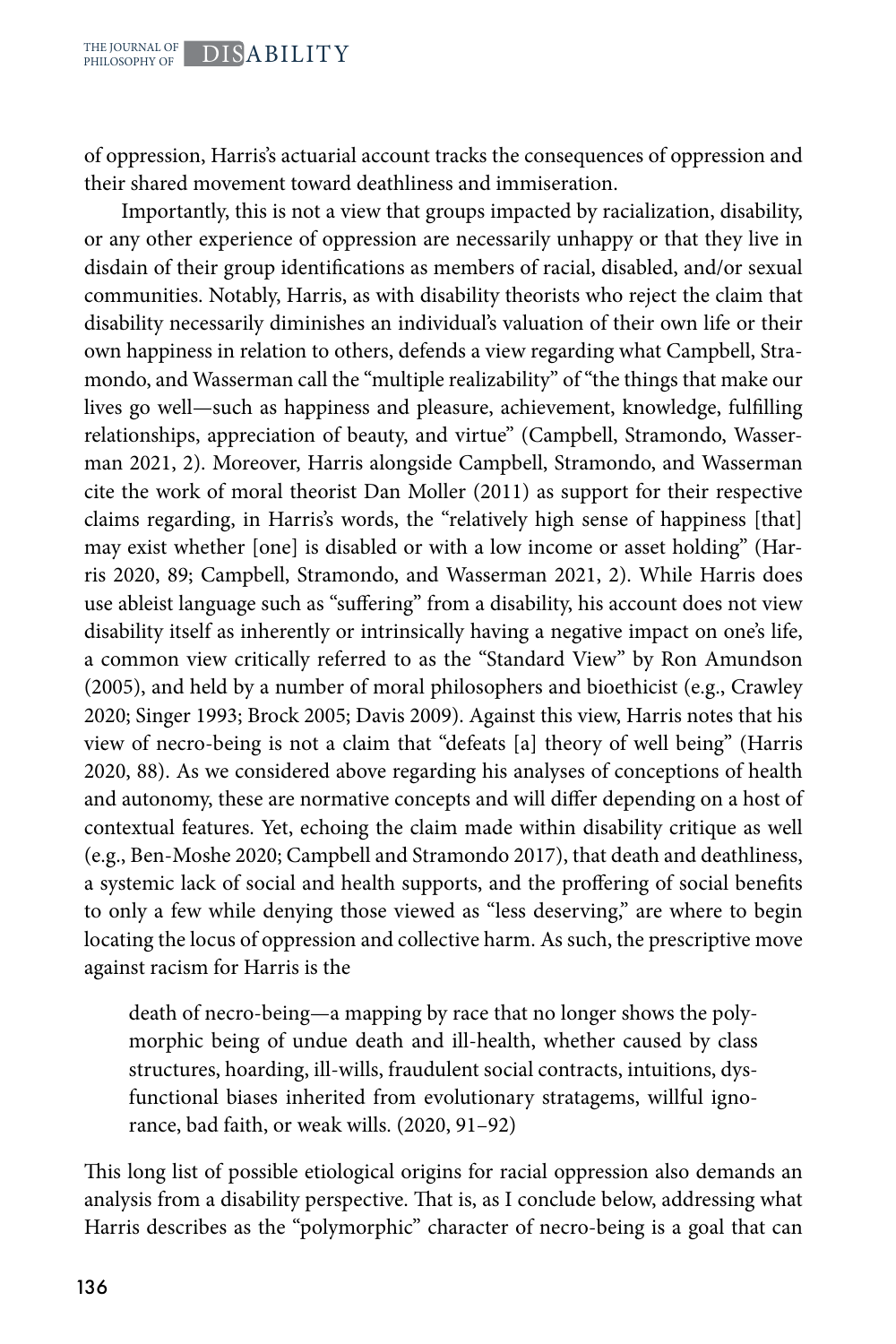be found within contemporary disability justice movements. As such, while Harris's work can provide a helpful philosophical framing for theorists within philosophy of disability, disability justice critiques also add an important layer of analysis to his account of necro-being.

## The Struggle Continues

In light of the analysis of Harris's writings just offered, we can find within his work opportunities for shared projects within philosophy of disability. To conclude here, I would like to simply note that there are a growing number of contemporary efforts within and outside philosophy that endeavor to examine the joint constitution of oppressions such as racism and ableism. For example, Sami Schalk (2018; 2017) and Moya Bailey and Izetta Autumn Mobley (2019) work through key insights from within a Black feminist framework for developing disability critique, noting the importance of contributions from Black authors such as Harriet Jacobs, Audre Lorde, and Octavia Butler. Additionally, authors, activists, and artists exploring Black masculinity and disability such as Leroy F. Moore and Tommy J. Curry have each detailed their own experiences with the confluence of the co-enabling relations between anti-Black racism and ableism, and these authors have underscored the racialized norms of hypersexuality and super-humanism attributed to Black men that denies their vulnerability and possibility for being understood in terms of disability critique (Moore 2016; Moore 2017; Curry 2020; Curry 2017). Additionally, writings by authors challenging the ableist violence of colonialism, carcerality, and military occupation such as Liat Ben-Moshe (2020; 20l6), Helen Meekosha (2011), Julie Minich (2013), and Aurora Levins Morales (2014; 2019) work against the co-enabling conditions of racism and ableism in a variety of ways. This body of scholarship and activism responds to the call of Harris's insurrectionist moral theory, while also demanding an analysis of disability within the patterned racialized and colonial violences that Black, brown, and Indigenous communities face.

Harris's philosophy of struggle thus calls for further analysis and reflection through the register of disability justice, including his personal writings on his and his daughter's embodied experiences with medicalization and illness (Harris and Grant 2005). Accordingly, as Harris's body of scholarship attests, philosophizing is done from within conditions of struggle, striving, and the demand for an end to human suffering. It is thus there where we can work, as Kristie Dotson does through her interpretation of Harris's insurrectionist ethics, "to situate oppression so as to better approximate the bonds of oppression and the range of oppressors one faces" (2013, 89). It is thus this call for pluralism and multiplicity, built from within Harris's approach to studies of oppression and a commitment to communities in struggle, that offer his work as an important body of scholarship for philosophy of disability.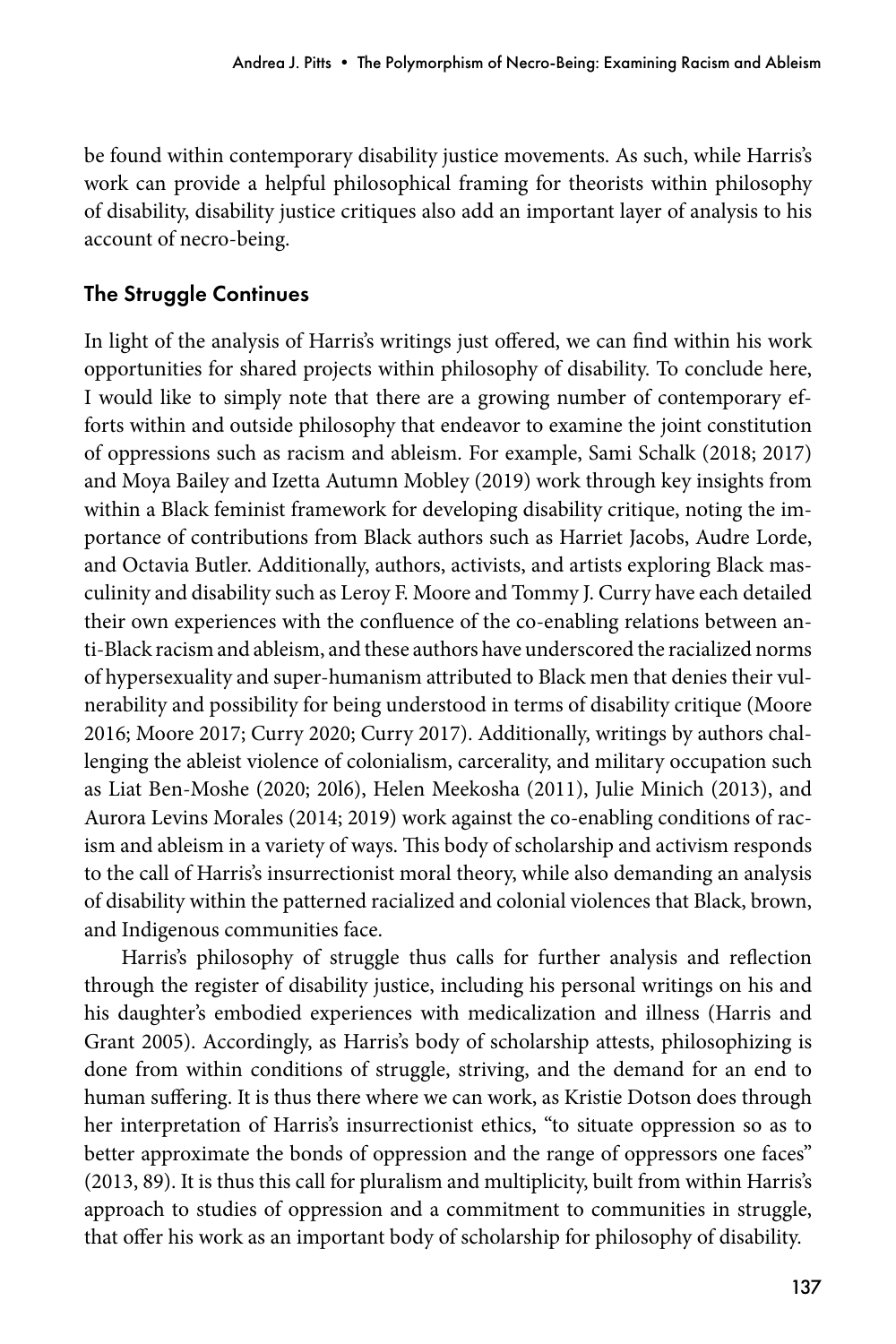### ENDNOTES

- 1. "The afterlife of slavery" is a phrase developed by Saidiya Hartman in *Lose Your Mother: A Journey Along the Atlantic Slave Route* (2007).
- 2. See, for example, Connor, Ferri, and Annamma 2016; Connor and Ferri 2005; Artiles 2011; Annamma, Ferri, and Connor 2018; Annamma, Boéle, Moore, and Klinger 2013.
- 3. For an analysis of Fanon's writings in terms of disability critique and mad studies, see Eromosele 2020.
- 4. Harris' critique of medical institutions and their failures to attend to the sociocultural and historical conditions that underlie conceptions of personhood might also align directly with Tremain's arguments regarding the manner in which the field of bioethics has added to the relegation of disability as solely a biomedical phenomenon. Tremain argues that bioethics contributes to the biopolitical governance of disabled peoples, including the research programs, clinical guidelines, and policy decisions that impact their lives (Tremain 2017, Ch. 5). In this way, Harris' foregrounding of the operative notion of personhood within bioethical discourses and the materials conditions that such notions entail would appear to support the form of historicized and contextualized philosophy of disability that Tremain develops throughout her work and her framings of the harms perpetuated through bioethics. Many thanks to an anonymous referee for pointing to these shared resonances between Harris's and Tremain's respective views. Much more analysis on these potential connections would be a welcome intervention within philosophy of disability.
- 5. Critical legal scholar, Marques P. Richeson (2009) links the legal practice of chemical castration for persons convicted of sex crimes as continuing to build from this history of anti-Black eugenics in the United States.
- 6. See also Puar 2017 for an important extension of this line of argumentation from Erevelles.

#### REFERENCES

- Amundson, Ron. 2005. "Disability, Ideology, and Quality of Life: A Bias in Biomedical Ethics." In *Quality of Life and Human Difference*, edited by David Wasserman, Jerome Bickenbach, and Robert Wachbroit, 101–24. Cambridge: Cambridge University Press. https://doi.org/10.1017/CBO9780511614590.005
- Annamma, Subini A., Amy L. Boelé, Brooke A. Moore, and Janette Klingner. 2013. "Challenging the Ideology of Normal in Schools." *International Journal of Inclusive Education* 17 (12): 1278–94. https://doi.org/10.1080/13603116.2013.802379
- Annamma, Subini Ancy, Beth A. Ferri, and David J. Connor. 2018. "Disability Critical Race Theory: Exploring the Intersectional Lineage, Emergence, and Potential Futures of DisCrit in Education." *Review of Research in Education* 42 (1): 46–71. https://doi.org/10.3102/0091732x18759041
- Artiles, Alfredo J. 2011. "Towards an Interdisciplinary Understanding of Educational Equity and Difference: The Case of the Racialization of Ability." *Educational Researcher* 40: 431–45. https://doi.org/10.3102/0013189x11429391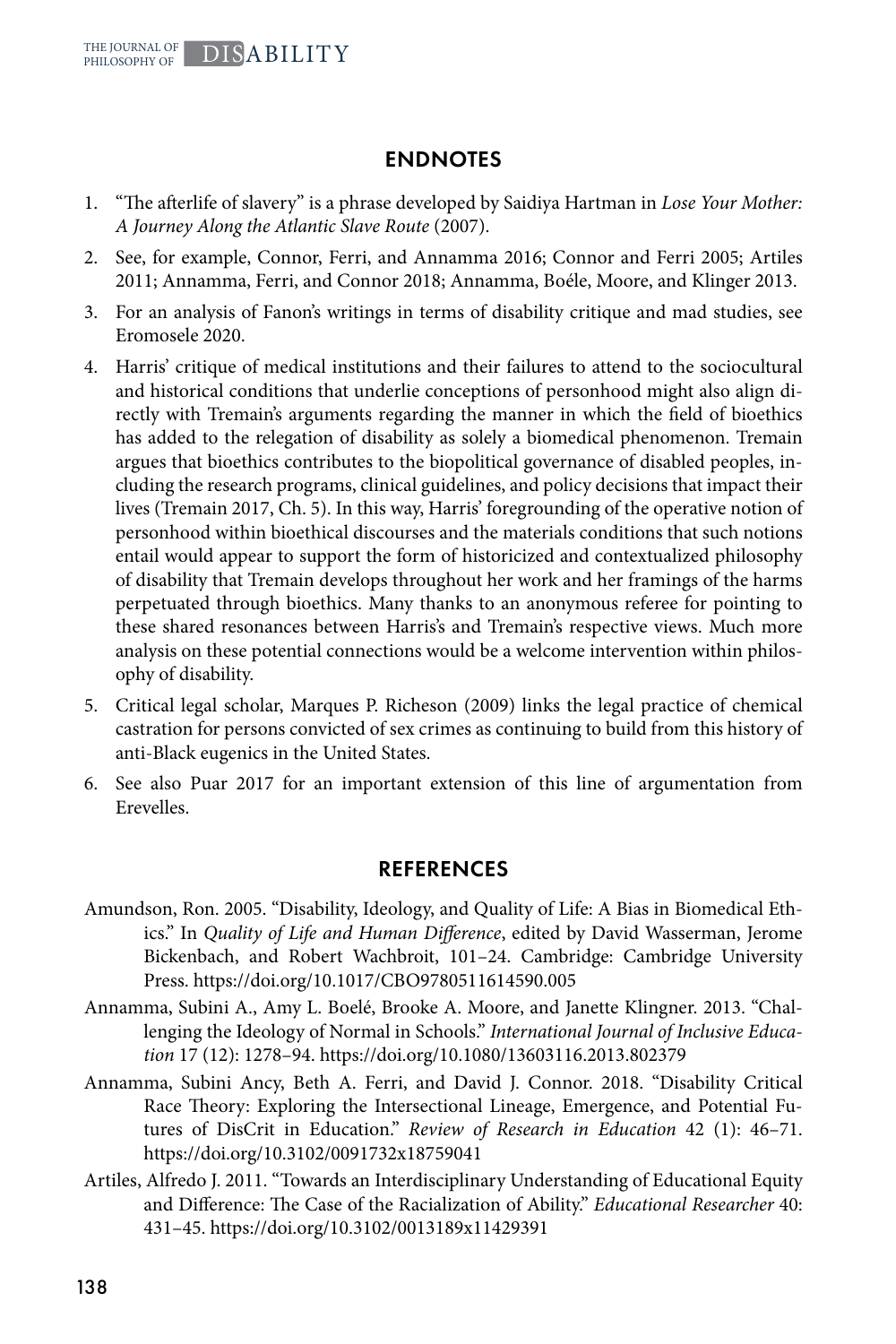- Bailey, Moya, and Izetta Autumn Mobley. 2019. "Work in the Intersections: A Black Feminist Disability Framework." *Gender and Society* 33 (1): 19–40. https://doi.org/10.1177/0891243218801523
- Baynton, Douglas C. 2016. *Defectives in the Land: Disability and Immigration in the Age of Eugenics*. Chicago: University of Chicago Press. https://doi.org/10.7208/chicago/9780226364339.001.0001
- Bell, Christopher. 2006. "Introducing White Disability Studies: A Modest Proposal." In *The Disability Studies Reader* 2nd edition, edited by Lennard J. Davis. New York: Routledge.
- Bell, Christopher. 2011. *Blackness and Disability: Critical Examinations and Cultural Interventions.* East Lansing: Michigan State University Press. https://doi.org/10.5860/choice.49–6344
- Ben-Moshe, Liat. 2020. *Decarcerating Disability*. Minneapolis: University of Minnesota Press. https://doi.org/10.5749/j.ctv10vm2vw
- Ben-Moshe, Liat. 2016. "Movements at War? Disability and Anti-occupation Activism in Israel." In *Occupying Disability: Critical Approaches to Community, Justice, and Decolonizing Disability,* edited by Pamela Block, Devva Kasnitz, Akemi Nishida, and Nick Pollard, 47–62. New York: Springer. https://doi.org/10.1007/978-94-017-9984-3\_4
- Brock, Daniel. 2005. "Preventing Genetically Transmitted Disabilities while Respecting Persons with Disabilities." In *Quality of Life and Human Difference*, edited by David Wasserman, Jerome Bickenbach, and Robert Wachbroit, 67–100. Cambridge: Cambridge University Press. https://doi.org/10.1017/cbo9780511614590.004
- Campbell, Stephen M., and Joseph R. Stramondo. 2017. "The Complicated Relationship of Disability and Well-Being." *Kennedy Institute of Ethics Journal* 27 (2): 151–84. https://doi.org/10.1353/ken.2017.0014
- Campbell, Stephen M., Joseph A. Stramondo, and David Wasserman. 2021. "How to (Consistently) Reject the Options Argument." *Utilitas,* 1–9. FirstView Articles. https://doi.org/10.1017/s0953820820000473
- Carter, Jacoby A., and Darryl L. Scriven. Forthcoming. *Insurrectionist Ethics.* London: Palgrave Macmillan.
- Carter, Jacoby Adeshei. 2012. "Alain LeRoy Locke." *The Stanford Encyclopedia of Philosophy*, edited by Edward N. Zalta. https://plato.stanford.edu/archives/sum2012/entries/ alain-locke/.
- Clare, Eli. 2017. *Brilliant Imperfection: Grappling with Cure*. Durham: Duke University Press. https://doi.org/10.1515/9780822373520
- Connor, David J., Beth A. Ferri, and Subini A. Annamma. 2016. *DisCrit: Disability Studies and Critical Race Theory in Education*. New York: Teachers College Press.
- Connor, David J., and Beth. A. Ferri. 2005. "Integration and Inclusion: A Troubling Nexus: Race, Disability, and Special Education." *Journal of African American History* 90: 107– 27. https://doi.org/10.1086/jaahv90n1-2p107
- Crawley, Thomas. 2020. "Disability, Options and Well-Being." *Utilitas* 32 (3): 316–34. https://doi.org/10.1017/s0953820819000463
- Curry, Tommy J. 2017. "This Nigger's Broken: Hyper-masculinity, the Buck, and the Role of Physical Disability in White Anxiety Toward the Black Male Body." *Journal of Social Philosophy* 48 (3): 321–43. https://doi.org/10.1111/josp.12193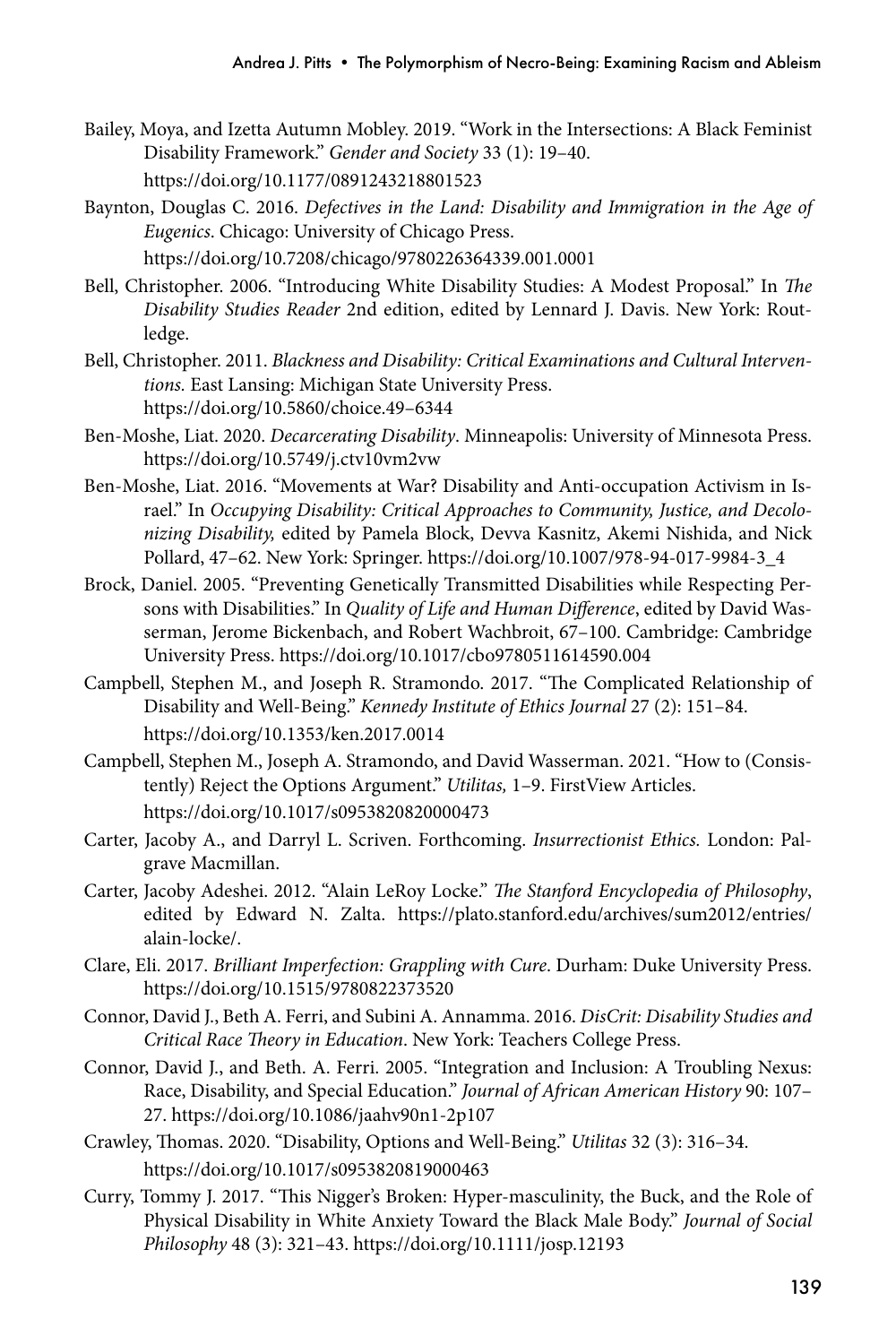- Curry, Tommy J. 2020. "Black Disabled Men: 'Man-Not.'" Interview with Dr. Tommy Curry by Leroy F. Moore Jr. *National Black Disability Coalition*, May 18, 2020. http://www.blackdisability.org/content/black-disabled-men-%E2%80%9Cmannot%E2%80%9D%C2%A0.
- Davis, Dena. 2009. *Genetic Dilemmas: Reproductive Technology, Parental Choices, and Children's Futures*, 2nd edition. Oxford: Oxford University Press.
- Dotson, Kristie. 2013. "Querying Leonard Harris's Insurrectionist Standards." *Transactions of the Charles S. Peirce Society* 49 (1): 74–92.

https://doi.org/10.2979/trancharpeirsoc.49.1.74

- Dula, Annette, and Sara Goering. *"It Just Ain't Fair": The Ethics of Health Care for African Americans*. Westport: Praeger Publishers. https://doi.org/10.2307/3342626
- Erevelles, Nirmala. 2011. *Disability and Difference in Global Contexts: Enabling a Transformative Body Politic*. New York: Palgrave. https://doi.org/10.1057/9781137001184
- Erevelles, Nirmala. 2014. "Crippin' Jim Crow: Disability, Dis-Location, and the School-to-Prison Pipeline." In *Disability Incarcerated: Imprisonment and Disability in the United States and Canada*, edited by Ben-Moshe, Liat, Chris Chapman, and Allison C. Carey. New York: Palgrave Macmillan US. https://doi.org/10.1057/9781137388476\_5
- Erevelles, Nirmala. 2015. "Race." In *Keywords for Disability Studies*, edited by Rachel Adams, Benjamin Reiss, and David Serlin. New York: NYU Press.
- Eromosele, Femi. 2020. "Frantz Fanon in the Time of Mad Studies." *World Futures: The Journal of New Paradigm Research* 76: 167–87. https://doi.org/10.1080/02604027.2020.1730737
- Fanon, Frantz. 1965. *A Dying Colonialism*. Translated by Haakon Chevalier. New York: Grove Press.
- Flack, Harley E., and Edmund D. Pellegrino. 1992. *African-American Perspectives on Biomedical Ethics.* Washington, DC: Georgetown University Press.
- Garland-Thomson, Rosemarie. 1997. *Extraordinary Bodies: Figuring Physical Disability in American Culture and Literature*. New York: Columbia University Press.
- Gyekye, Kwame. 1995. *An Essay on African Philosophical Thought: The Akan Conceptual Scheme*, 2nd edition. Philadelphia: Temple University Press.
- Harris, Leonard. 2020. *A Philosophy of Struggle: The Leonard Harris Reader*, edited by Lee A. McBride III. New York: Bloomsbury.
- Harris, Leonard. 2018. "Necro-Being: An Actuarial Account of Racism." *Res Philosophica*  95 (2): 273-302. https://doi.org/10.11612/resphil.161
- Harris, Leonard. 2017a. "Interview with Professor Leonard Harris," by Azuka Nzegwu. *Journal of African Philosophy* 16: 144–51.
- Harris, Leonard. 2017b. "Looking for Locke." In *Oxford Encyclopedia of Race and Philosophy*. Edited by Naomi Zack. Oxford: Oxford University Press. https://doi.org/10.1093/oxfordhb/9780190236953.013.44
- Harris, Leonard. 2014. "Telos and Tradition: Making the Future—Bridges to Future Traditions." *Philosophia Africana: Analysis and Issues in Africa and the Black Diaspora* 16 (2): 59–72. https://doi.org/10.5840/philafricana20141625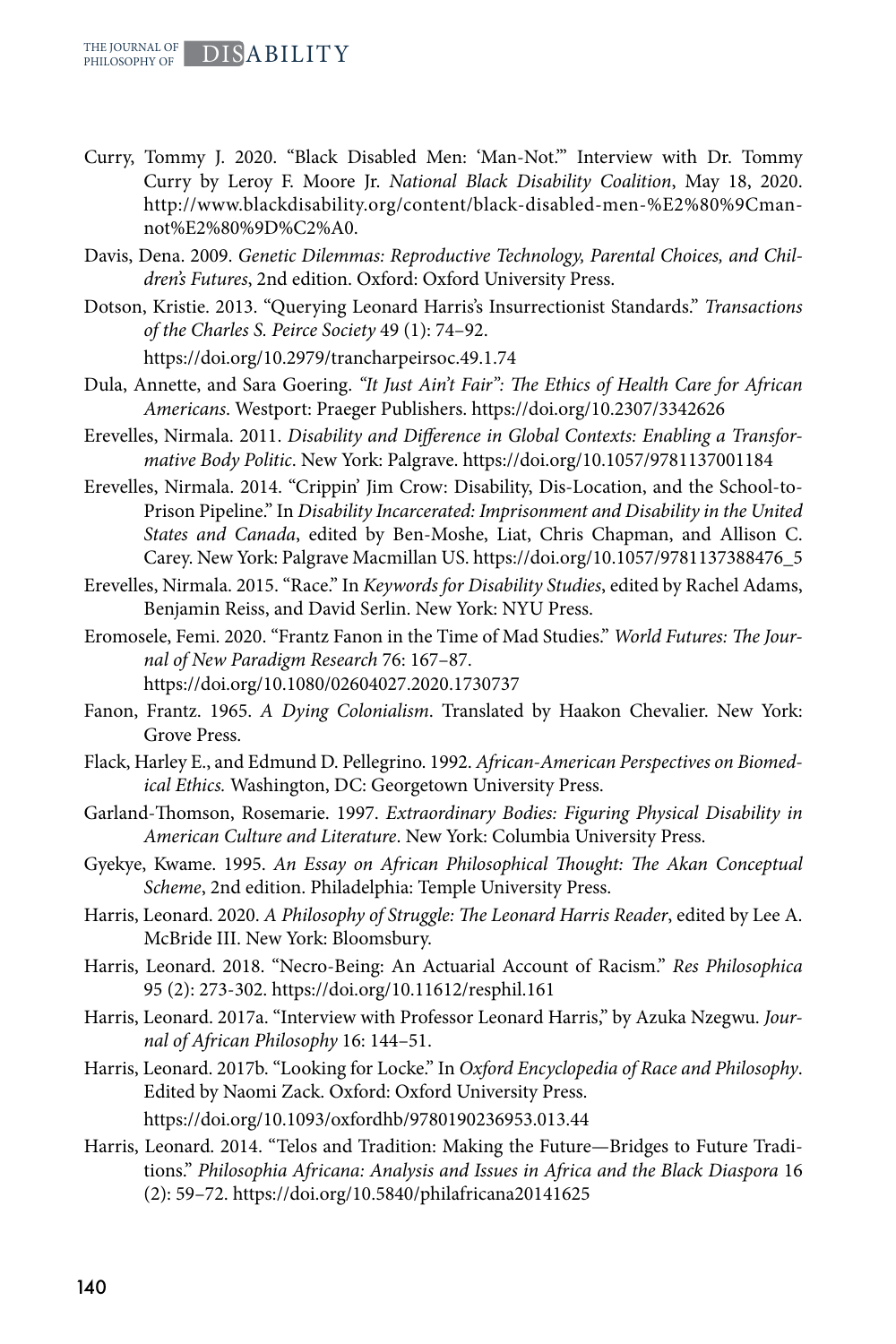- Harris, Leonard. 2002. "Insurrectionist Ethics: Advocacy, Moral Psychology, and Pragmatism." In *Ethical Issues for a New Millenium*, edited by John Howie, 192–210. Carbondale: Southern Illinois University Press.
- Harris, Leonard. 2001. "'Outing' Alain L. Locke: Empowering the Silenced." In *Sexual Identities, Queer Politics*, edited by Mark Blasius, 321–41. Princeton: Princeton University Press. https://doi.org/10.2307/j.ctv19fvxz3.16
- Harris, Leonard. 1999. "What, Then, Is Racism?" In *Racism*, edited by Leonard Harris, 437– 50. Amherst: Humanity Books.
- Harris, Leonard. 1998a. "The Concept of Racism: An Essentially Contested Concept?" *Centennial Review* 42 (2): 217–31.
- Harris, Leonard. 1998b. "Universal Human Liberation: Community and Multiculturalism." In *Theorizing Multiculturalism*, edited by Cynthia Willett, 449–57. Oxford: Blackwell.
- Harris, Leonard, Anne S. Waters, and Scott L. Pratt. 2001. *American Philosophies: An Anthology*. Malden: Wiley-Blackwell.
- Harris, Leonard, and Charles Molesworth. 2008. *Alain Locke: Biography of a Philosopher.* Chicago: University of Chicago Press. https://doi.org/10.7208/chicago/9780226317809.001.0001
- Harris, Leonard, and Jamila R. Grant. 2005. *A Father's Journey, a Daughter's Voyage, a Cancer Journal: Father I Daughter We*. Lincoln: iUniverse Books.
- Hartman, Saidiya. 2007. *Lose Your Mother: A Journey Along the Atlantic Slave Route.* New York: Farrar, Straus and Giroux.
- Jarman, Michelle. 2012. "Dismembering the Lynch Mob: Intersecting Narratives of Disability, Race, and Sexual Menace." In *Sex and Disability,* edited by Robert McRuer and Anna Mollow, 89–107. Durham: Duke University Press. https://doi.org/10.1215/9780822394877-005
- Locke, Alain. 1942. "Pluralism and Intellectual Democracy." In *The Philosophy of Alain Locke: Harlem Renaissance and Beyond*, edited by Leonard Harris, 53–66. Philadelphia: Temple University Press.
- Locke, Alain. 1935. "Values and Imperatives." In *The Philosophy of Alain Locke: Harlem Renaissance and Beyond*, edited by Leonard Harris, 34–50. Philadelphia: Temple University Press.
- Locke, Alain. 1918. *The Problem of Classification in the Theory of Value*. Cambridge: Harvard University Press.
- Locke, Alain, and Bernhard J. Stern. 1942. *When Peoples Meet: A Study of Race and Culture Contacts*. New York: Progressive Education Association.
- Lugones, María. 2003. *Pilgrimages/Peregrinajes: Theorizing Coalition Against Multiple Oppressions*. Lanham: Rowman & Littlefield.
- McBride, Lee. 2013. "Symposium on Insurrectionist Ethics." *Charles S.Peirce Society: Transactions of the Charles S. Peirce Society* 49 (1): 27–111. https://doi.org/10.2979/trancharpeirsoc.49.1.27
- McBride III, Lee A. 2020. "Editor's Introduction." In *A Philosophy of Struggle: The Leonard Harris Reader*, 1–10. New York: Bloomsbury.
- McBride, Lee A. 2021. *Ethics and Insurrection: A Pragmatism for the Oppressed*. New York: Bloomsbury.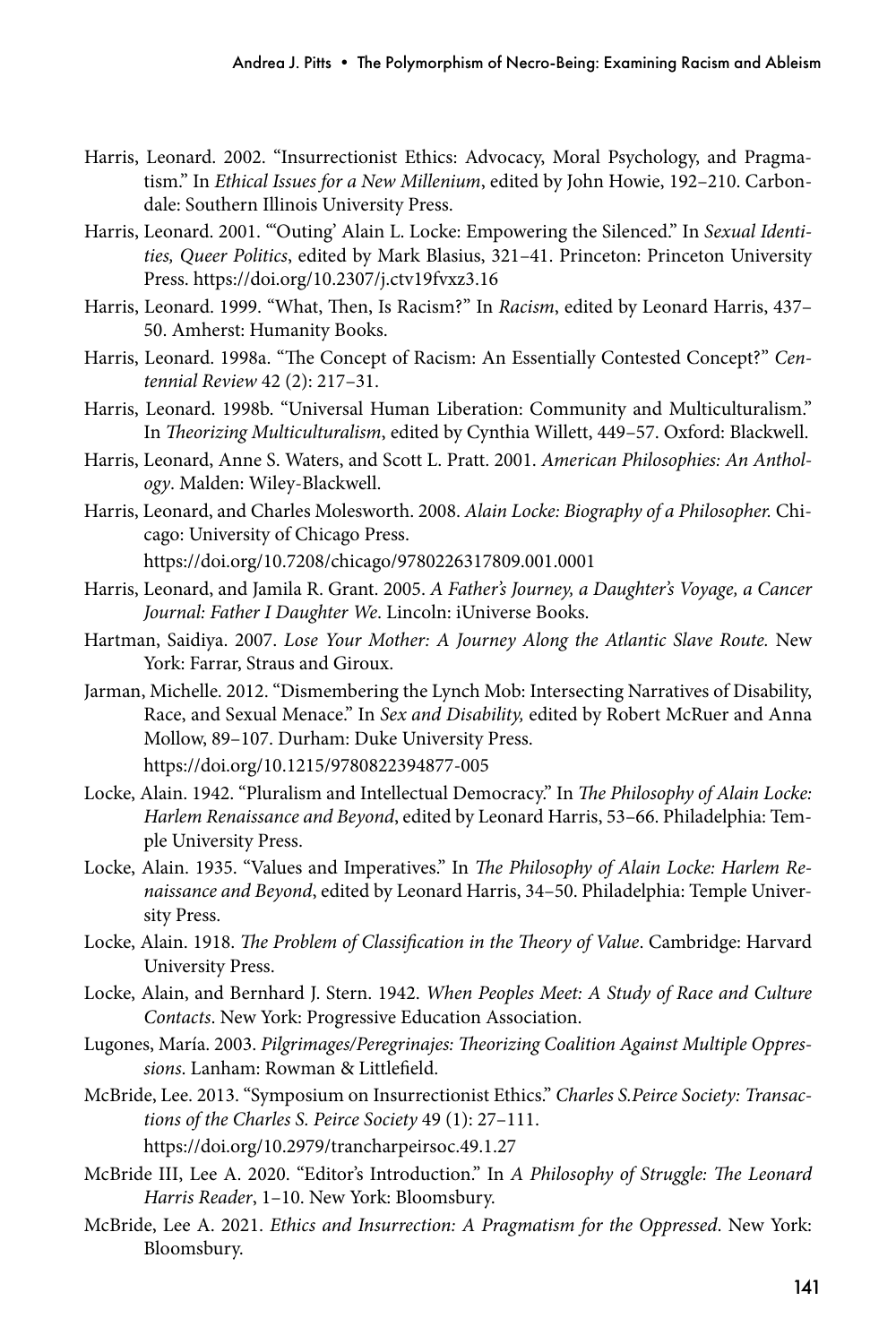- McMurry, Linda O. 1981. *George Washington Carver: Scientist and Symbol*. New York: Oxford University Press.
- Meekosha, Helen. 2011. "Decolonising" Disability: Thinking and Acting "Globally." *Disability and Society* 26 (6): 667–82. https://doi.org/10.1080/09687599.2011.602860
- Minich, Julie. 2013. *Accessible Citizenships: Disability, Nation, and the Cultural Politics of Greater Mexico*. Philadelphia: Temple University Press. https://doi.org/10.2307/j.ctvrdf3tp
- Mitchell, David T., and Sharon Snyder. 2003. "The Eugenic Atlantic: Race, Disability, and the Making of an International Eugenic Science, 1800-1945." *Disability and Society* 18: 843–64. https://doi.org/10.1080/0968759032000127281
- Moore Jr, Leroy F. 2017. "Krip-Hop Nation is Moore than Music." *Wordgathering* 22 https:// wordgathering.syr.edu/past\_issues/issue22/essays/moore2.html.
- Moore Jr., Leroy F., Tiny aka Lisa Gray-Garcia, and Emmitt H. Thrower. 2016. "Black and Blue: Policing Disability and Poverty Beyond Occupy." In *Occupying Disability: Critical Approaches to Community,Justice, and Decolonizing Disability,* edited by Pamela Block, Devva Kasnitz, Akemi Nishida, and Nick Pollard, 295–318. New York: Springer. https://doi.org/10.1007/978-94-017-9984-3\_21
- Morales, Aurora Levins. 2019. *Medicine Stories: Essays for Radicals*. Durham: Duke University Press. https://doi.org/10.1215/9781478003373
- Morales, Aurora Levins. 2013. *Kindling: Writings on the Body*. Cambridge: Palabrera Press.
- Pickens, Therí A. 2017. "Blue Blackness, Black Blueness: Making Sense of Blackness and Disability." *African American Review* 50 (2): 93–103. https://doi.org/10.1353/afa.2017.0015
- Pickens, Therí A. 2018. "Black Disability or Blackness Disabled? A Conversation with Therí A. Pickens," interview by Mark Anthony Neal. *Left of Black S9: E5*, October 18, 2018. https://leftofblack.tumblr.com/post/179251195778/left-of-black-s9e5-black-disability-or-blackness.
- Piepzna-Samarasinha, Leah Lakshmi. 2019. "Disability Justice/Stonewall's Legacy, or: Love Mad Trans Black Women When They Are Alive and Dead, Let Their Revolutions Teach Your Resistance All the Time." *QED: A Journal of GLBTQ Worldmaking* 6 (2): 54–62. https://doi.org/10.14321/qed.6.2.0054

Pinar, William F. 2001. "The Gendered Civil War in the South." *Counterpoints* 163: 237–70.

Puar, Jasbir K. 2017. *The Right to Maim.* Durham: Duke University Press.

https://doi.org/10.1215/9780822372530

- Reynolds, Joel Michael. 2022. "Disability and White Supremacy." *Critical Philosophy of Race*  10 (1): 1–22.
- Richeson, Marques P. 2009. "Sex, Drugs, and Race-to-Castrate: A Black Box Warning of Chemical Castration's Potential Racial Side Effects." *Harvard BlackLetter Law Journal* 25: 95–131.
- Roberts, Dorothy. 2011. *Fatal Invention: How Science, Politics, and Big Business Re-create Race in the Twenty-first Century.* New York: The New Press.
- Roberts, Dorothy. 2009. "Race, Gender, and Genetic Technologies: A New Reproductive Dystopia." *Signs: Journal of Women in Culture and Society* 34 (4): 783–804. https://doi.org/10.1086/597132